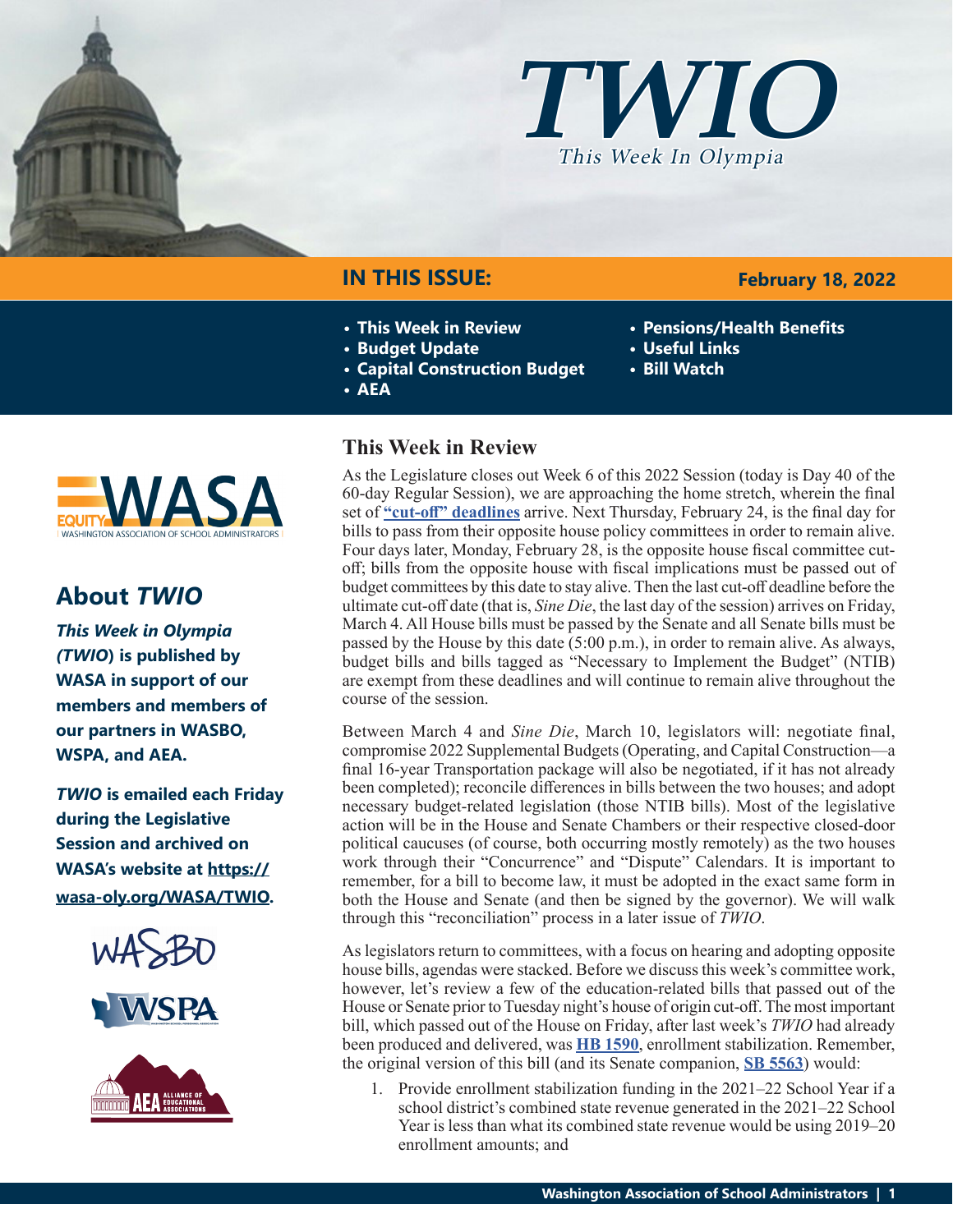*Continued*

#### *WASA Legislative Report Podcast*



*The Podcast will be available on a regular basis on the*  **[WASA website](http://app.leg.wa.gov/billsummary?Year=2021&BillNumber=1630)***, or* **[subscribe to the Report](http://app.leg.wa.gov/billsummary?Year=2021&BillNumber=1629)** *via multiple podcast apps.*

2. Allow the use of 2019–20 enrollment values (rather than "prior year") to calculate levy limits in the 2023 and 2024 Calendar Years and to calculate Local Effort Assistance (LEA) in the 2022 and 2023 Calendar Years.

In working with sponsors and supporters, it was understood the strategy was to get this bill heard publicly and use it as a vehicle to discuss the issue with legislators, but then shift the first part of the bill—enrollment stabilization funding—to the 2022 Supplemental Operating Budget. At the same time, we are continuing to pursue the second part of the bill, maintaining levy and LEA capacity. The second issue requires statutory changes and must be addressed by legislation; it cannot be dealt with in the budget.

HB 1590 languished in the House Appropriations Committee for almost a month until it received a public hearing on the Saturday before the house of origin fiscal committee cut-off. It was then quickly moved to an executive session on the last day to move budget-impacting bills out of house of origin fiscal committees. As we have discussed before, prior to adopting the bill it received a **[major revision](https://app.leg.wa.gov/committeeschedules/Home/Document/242034#toolbar=0&navpanes=0)**. Section 2 of the bill, which contained the enrollment stabilization funding provisions, was completely stripped out of the bill—as we expected.

On Friday night the bill was moved to the House Floor, debated, and adopted with a 77–18 vote. No additional amendments were added. The bill has been scheduled for a public hearing in the Senate Ways & Means Committee on Tuesday, February 22, 4:00 p.m.

Although our strategy is working as planned, **this is not the time to back off of your advocacy. Legislators must still be contacted to ensure: enrollment stabilization funding sticks in the budget; and the remaining provisions of the bill—regarding levy capacity and LEA calculations—continue to live in HB 1590.** Although we feel confident enrollment stabilization funding will be in the budget, there is growing pushback about providing funding for so-called "ghost" students. The recent release of the **[Caseload Forecast Council's update](http://www.cfc.wa.gov/Handouts/Common_Schools_Enrollment.pdf)** did not help us (discussed in this *TWIO* further below). It is important to remember, however, that our argument is that enrollment stabilization continues to be needed THIS YEAR, given that school districts adopted budgets and hired staff based on the state's enrollment projections and the appropriations adopted by the Legislature in the 2021–23 Operating Budget. If districts need to "reset" their budgets and staffing for the 2022–23 school year, that is a different issue than the immediate need that three-fourths of our districts currently have as we close out the 2021–22 school year.

Again, we feel confident funding will be provided; however, it is unclear what level of funding will ultimately be in the budget. In the last few weeks, we have been hearing that budget-writers are concerned about providing a second round (on top of funding last year) of enrollment stabilization funding and there is the likelihood that we will not receive a full allotment. As the Senate version of enrollment stabilization, SB 5633, moved through the Senate Ways & Means Committee, the stabilization **[funding was cut in half](https://app.leg.wa.gov/committeeschedules/Home/Document/241972#toolbar=0&navpanes=0)**. While that number is not set in stone it does provide a potential signal that this is as far as the Senate is willing to go. At this point, however, there is no point in speculating—we will have our answer early next week with the release of legislative budget proposals (as discussed below).

As we have discussed before, it is understood that the enrollment stabilization funding contemplated by SB 5563/HB 1590—or in the 2022 Supplemental Operating Budget—will not assist every district. About 230 of our 295 districts, however, continue to have declines in enrollment and this funding will help to keep them afloat for the remainder of the school year. See the estimated breakdown of enrollment stabilization **[funding by district](https://view.officeapps.live.com/op/view.aspx?src=https%3A%2F%2Fwasa-oly.org%2FWASA%2Fimages%2FWASA%2F4.0%2520Government%2520Relations%2F4.4.1%2520This%2520Week%2520In%2520Olympia%2520-%2520TWIO%2FDownload_Files%2FTWIO%25202022%2FSSB%25205563%2520enrollment%2520stabilization_waysandmeans.xlsx&wdOrigin=BROWSELINK)**. Last year, in addition to the enrollment stabilization funding, the Legislature provided additional funding to ensure school districts received at least \$500 per pupil for COVID relief, when combined with federal relief funds (ESSER I, II, and III). There is a growing conversation about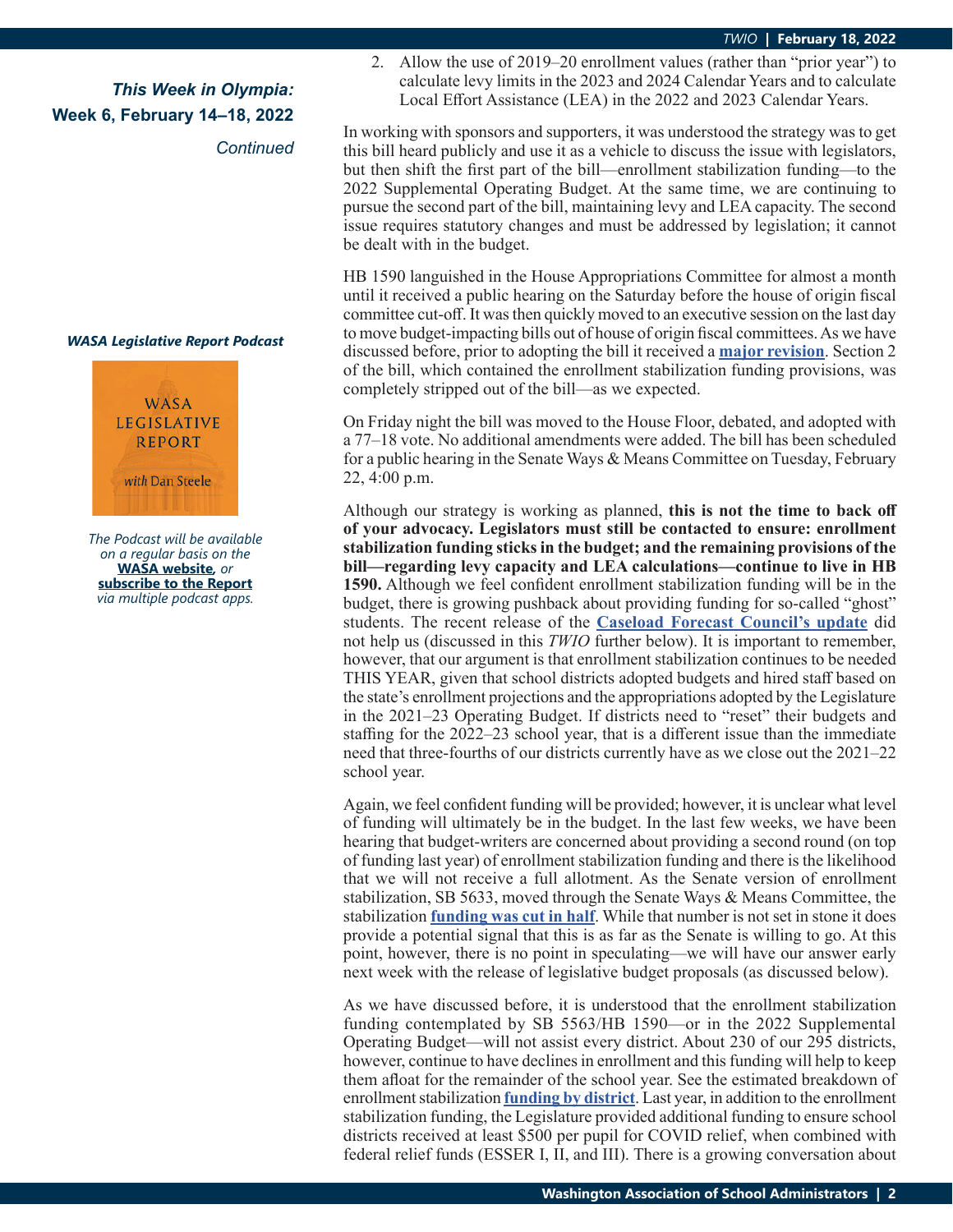*Continued*

providing additional supplemental funds, potentially at \$1,500 per pupil. We will get a clearer picture about how real this may be when we see legislative budget proposals next week.

Another bill of interest, **[HB 1942](https://app.leg.wa.gov/billsummary?BillNumber=1942&Initiative=false&Year=2021)**, was adopted by the full House on Saturday. HB 1942 makes changes to the deadlines and in-person requirements for providing the paraeducator fundamental course of study. As we noted a few weeks ago, there have been growing conversations—and concerns—in local school districts about the provisions in this bill.

Under current law, school districts are required to use best efforts to provide the paraeducator fundamental course of study before the paraeducator begins to work with students and their families. At a minimum, districts must meet the following deadlines:

- **●** For paraeducators hired on or before September 1: the first two days of the course must be provided by September 30 of that year, and the second two days of the course must be provided within six months of the date of hire.
- **●** For paraeducators hired after September 1:
	- in districts with 10,000 or more students: the first two days of the course must be provided within four months of the date of hire, and the second two days of the course must be provided within six months of the date of hire or by September 1 of the following year, whichever is sooner; and
	- o in districts with fewer than 10,000 students: the entire course must be provided by September 1 of the following year.

The current law also requires at least one day of the fundamental course of study to be provided in person.

The original HB 1942 would have required school districts to provide the first day of the fundamental course of study to paraeducators within 30 days of the date of hire and the remainder of the fundamental course of study within six months of the date of hire. The fundamental course of study would have also been required to be provided in person, except that up to two days of the fundamental course of study could be provided as synchronous online instruction.

Because districts do not hire all of their paraeducators at the beginning of the year, the timelines would require districts to provide the training multiple times (potentially every 30 days), which would be cumbersome and costly. Many districts use teachers to provide the training, which would require substitutes to be available. This is not only costly if the training has to be provided multiple times, but it is also difficult to find substitutes—especially in the midst of the current staffing crisis.

In working with key legislators, amendments were added to HB 1942 prior to its passage by the full House. The **[current version](https://lawfilesext.leg.wa.gov/biennium/2021-22/Pdf/Bills/House Bills/1942.E.pdf#page=1)** of the bill alters the deadlines and other requirements. The amendments make three major changes; the new bill:

- 1. Continues to require the first day of the course be provided within 30 days of a paraeducator's date of hire; however, school districts that have a particular challenge or hardship meeting this deadline for a paraeducator hired after September 1 are allowed to provide the first day of the course within 60 days of the paraeducator's date of hire;
- 2. Continues to require the second day of the course be provided within six months of a paraeducator's date of hire, but permits the third and fourth days of the course to be provided within one year of a paraeducator's date of hire; and
- 3. Continues to allow up to two days of the course to be provided as synchronous online instruction and clarifies that at least two days of the course must be provided in person.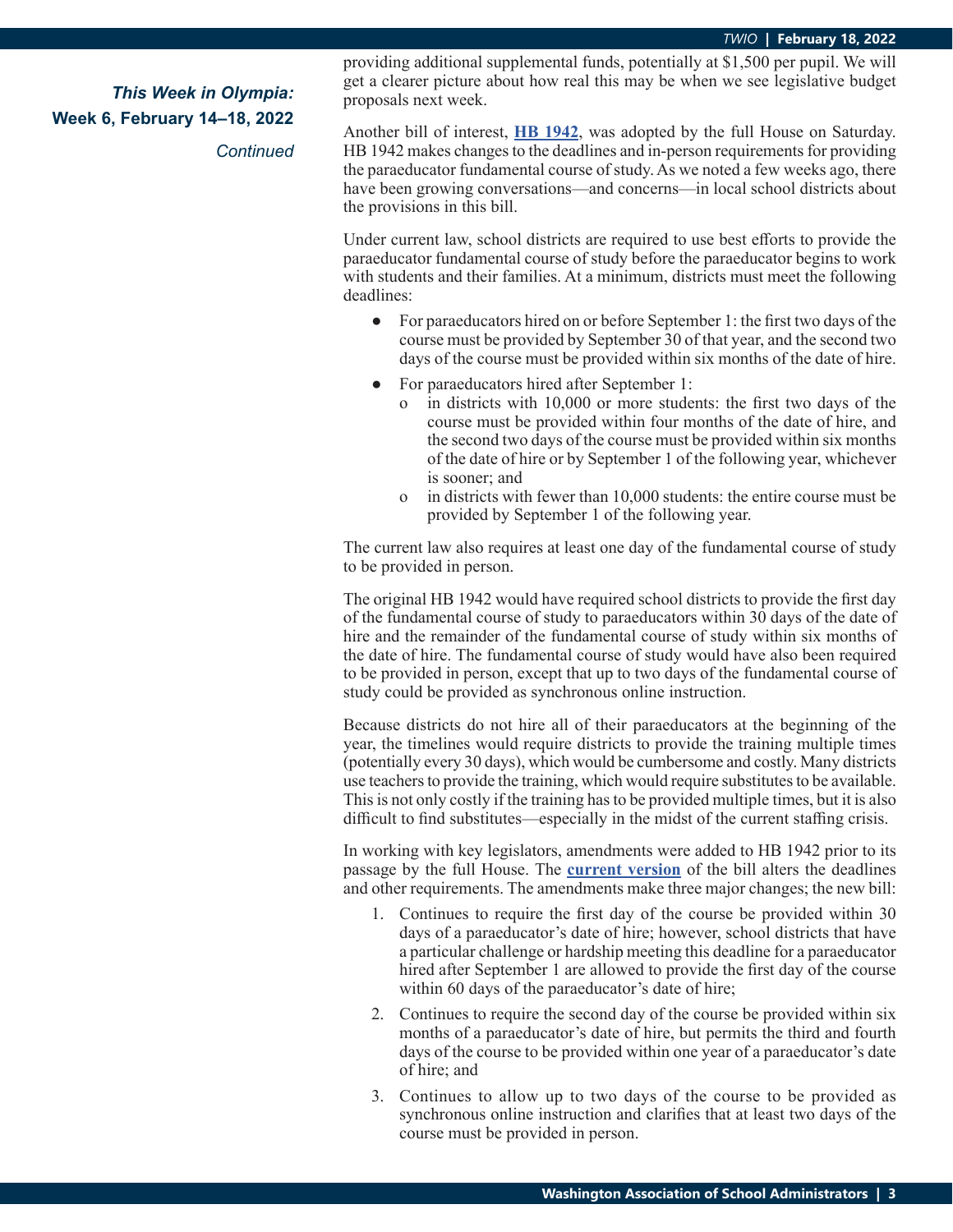*Continued*

There may still be some remaining concerns with the new language; however, it was a struggle to get these changes accepted and we may have come to the end of the line. If you continue to have concerns, please let us know. The new HB 1942 is scheduled for a public hearing in the Senate Early Learning  $& K-12$  Education Committee on Monday, February 21, 1:30 p.m.

As mentioned above, agendas were stacked in most committees, but we will just mention action on a two key bills:

**[HB 1617](https://app.leg.wa.gov/billsummary?BillNumber=1617&Initiative=false&Year=2021)**, **Juneteenth holiday "fix"—**Last year, the Legislature adopted **[SHB 1016](https://app.leg.wa.gov/billsummary?BillNumber=1016&Initiative=false&Year=2021)**, making Juneteenth (June 19) a state legal holiday. Unfortunately, while the Legislature amended state statutes regarding STATE holidays, they failed to amend the current statute which defines SCHOOL holidays (days on which "school may not be taught"). This, obviously, caused confusion.

This year, the Legislature introduced HB 1617 which clarifies that Juneteenth is both a state legal holiday and a "school holiday on which school may not be taught." We were concerned that if the bill was to be adopted in its original form, it would have become effective just prior to June 19 of this year—almost a full school year after calendars have been established, wreaking havoc and potentially causing major labor strife (and potential parental anger). We expressed these concerns and an amendment was adopted prior to the bill passing the House. If the bill is adopted as currently written, the new law will become effective on July 1, 2022 (that is, after Juneteenth in 2022). This will give districts plenty of time to establish calendars for the 2022–23 school year with the new holiday included.

There are also some financial concerns. Interestingly enough, when the bill was introduced last session, funding was included to support the costs of the bill; however, the funding was directed specifically to state agencies that were impacted, not school districts. Although it seems to be a long-shot, there is an effort to secure funding for schools in the upcoming budget.

The bill passed the full House and was heard in the Senate Early Learning & K–12 Education Committee on Wednesday. It is scheduled to be adopted by the Committee on Monday, February 21.

**[SB 5155](https://app.leg.wa.gov/billsummary?BillNumber=5155&Initiative=false&Year=2021), Prejudgment interest**—Under current law, if public agencies (including school districts), individuals, or entities are sued for tortious conduct and lose, interest on judgments begin to run on the date a judgment is entered.

SB 5155, introduced last year, would alter this current practice. The bill would have interest on judgements against public agencies (including school districts), individuals, or entities begin to run from the date on which the cause of action accrues. If this bill was to pass, interest would begin accruing at the time the event is believed to have first occurred, which would mean that interest on a claim would begin to accrue potentially before a public agency became aware of the claim and long before any investigation into the validity of the claim.

Positively, before the bill moved from the Senate, "public entities" (including school districts) were amended out of the bill (in other words, if the bill passed as currently written, current law [that is, "post-judgment" interest] would prevail). We are not out of the woods, yet, however. Sponsors, supporters, and the Trial Lawyers Association (which requested the bill and counts this as their highest 2022 priority) are on a full court press and working on House members to get the amendment stripped. The amended bill is in the House Civil Rights & Judiciary Committee—and the Chair has made it clear every effort will be made in the Committee to reinstate public entities.

On our side, WASA and WSSDA, alongside the Washington School Risk Management Pool (WSRMP) and Clear Risk—plus our school district lobbyist colleagues—are working to get the bill stalled or at the very least maintain the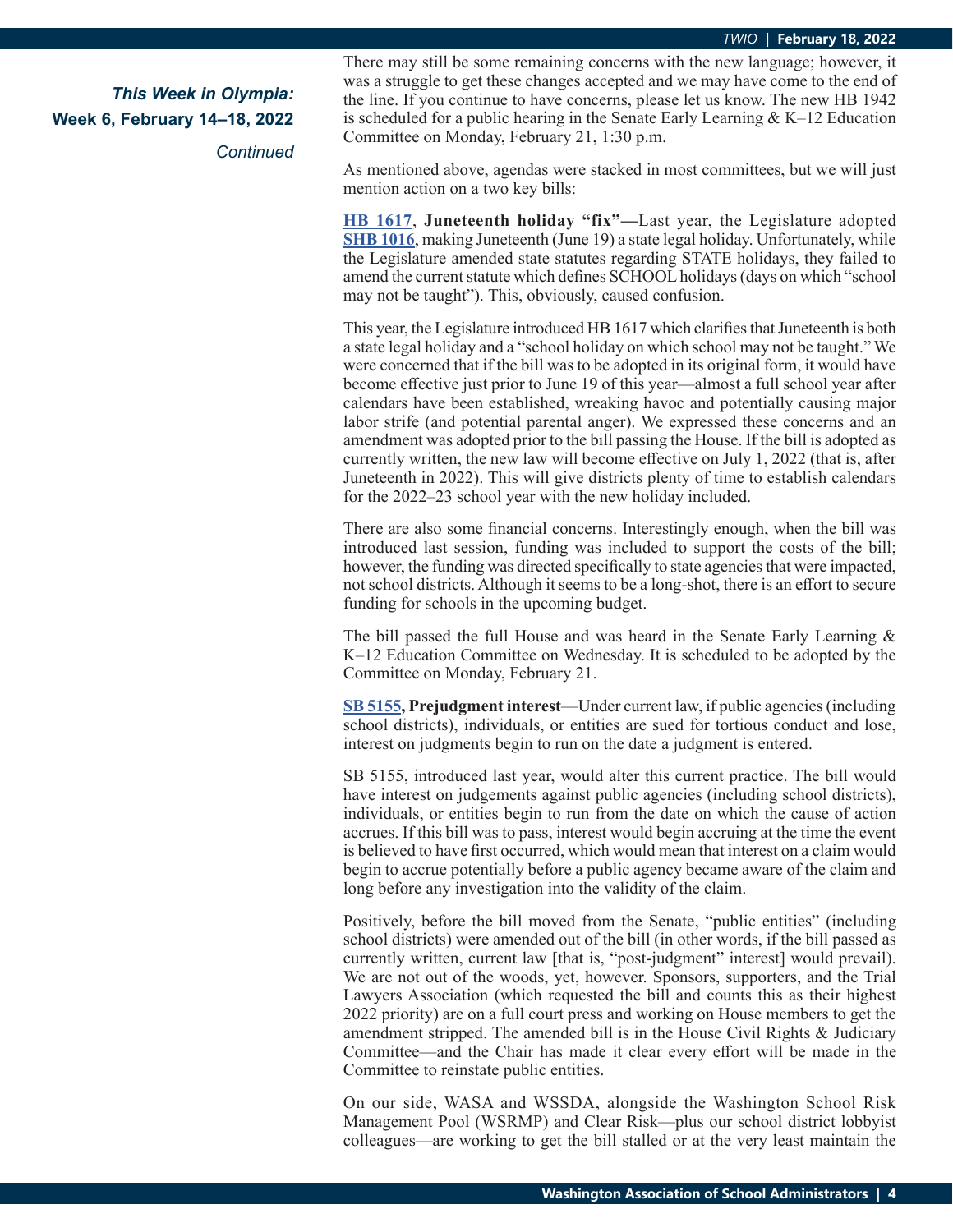*Continued*

current, amended language. (Not to be too dramatic, but we are in a bit of a Davidand-Goliath situation here.)

We have called on you to act on this before; however, with the bill expected to move, **we urge you to express your concerns about this bill to your legislators.** This bill is not specifically related to K–12 education; however, it could have major negative ramifications on school districts. The message is fairly simple: "I am concerned about the potential negative impacts of the prejudgment provisions in SB 5155; however, in the form the Senate passed the bill, I am neutral. If you move the bill, I urge you to continue to exclude public agencies—in particular, school districts—from the SB 5155." For additional details, or if you feel you need a more comprehensive message, please check out some useful **[Talking Points](https://wasa-oly.org/WASA/images/WASA/4.0%20Government%20Relations/4.4.1%20This%20Week%20In%20Olympia%20-%20TWIO/Download_Files/TWIO%202022/WRP%20on%205155.pdf)**, along with **[testimony provided by WSRMP](https://wasa-oly.org/WASA/images/WASA/4.0 Government Relations/4.4.1 This Week In Olympia - TWIO/Download_Files/TWIO 2022/WSRMP testimony 5155-1754.pdf)** (NOTE: WSRMP's testimony addresses **[HB 1754](https://app.leg.wa.gov/billsummary?BillNumber=1754&Initiative=false&Year=2021)**, the House companion bill, which INCLUDES public entities, so the message is a bit different than what we are using for the current version of SB 5155; however, the testimony will give you some additional details about the issue and our concerns.)

SB 5155 was heard in the House Civil Rights & Judiciary Committee this morning. (It was originally scheduled for Wednesday; however, the Committee added a number of controversial gun control issues to the agenda, so the hearing on SB 5155 was pushed back.) The bill has already been scheduled for executive action on February 22 and February 23 (by scheduling action on multiple days, it gives the Committee some flexibility if time runs short in the first hearing).

## **Budget Update**

On Wednesday, February 16, the **[Economic & Revenue Forecast Council](https://erfc.wa.gov/)** released its **[first quarterly Revenue Update](https://erfc.wa.gov/sites/default/files/public/documents/meetings/rev20220216.pdf)**. The updated revenue picture is one of the final puzzle pieces that will allow Senate and House budget-writers to finalize their 2022 Supplemental Operating Budget proposals, which will adjust the 2021–23 budget that was enacted last year.

When the June 2020 Revenue Update was released, there was a projected \$8.8 billion budget shortfall for the remainder of the 2019–21 biennium and into the 2021–23 biennium. Remember, of course, this was just a few months after COVID-19 was declared a pandemic, forcing school closures, limiting the public's movement outside their homes, and wreaking havoc on the economy. Amazingly, since the bottom dropped out in June 2020, monthly revenue collections have come in above projections and every quarterly revenue forecast since that abysmal prediction has been positive. The Revenue Forecast released on Wednesday was no different. Following approximately \$450 million in revenue collections above the November 2021 forecast, the Revenue Forecast for the remainder of this biennium is projected to add almost \$1.5 billion to the already historic budget "surplus." The projection for the 2023–25 biennium is growth of another \$1.3 billion (for a total increase of \$2.8 billion over the next three years).

Prior to Wednesday, the state was looking at a \$6.7 billion budget surplus—not including a projected \$1.2 billion from the Budget Stabilization Account (BSA), another \$1.0 billion in the Washington Rescue Transition Account (established last year as an extra cushion to protect the budget), or the \$1.3 billion remaining in federal funds from the Coronavirus Fiscal Recovery Fund. Including all of the available revenue, along with the forecast increase (\$1.5 billion), the projected surplus swells to well-over \$11.0 billion (and increases the surplus in the fouryear outlook to over \$14.0 billion, NOT including the BSA, dollars in the Rescue Account, or federal funds).

Even though the forecast was overwhelmingly positive, the Council, as required, provided a "baseline" revenue projection, as well as optimistic and pessimistic projections. The optimistic forecast projects another \$2.5 billion in revenue on top of the already large \$1.5 billion baseline projection. The pessimistic forecast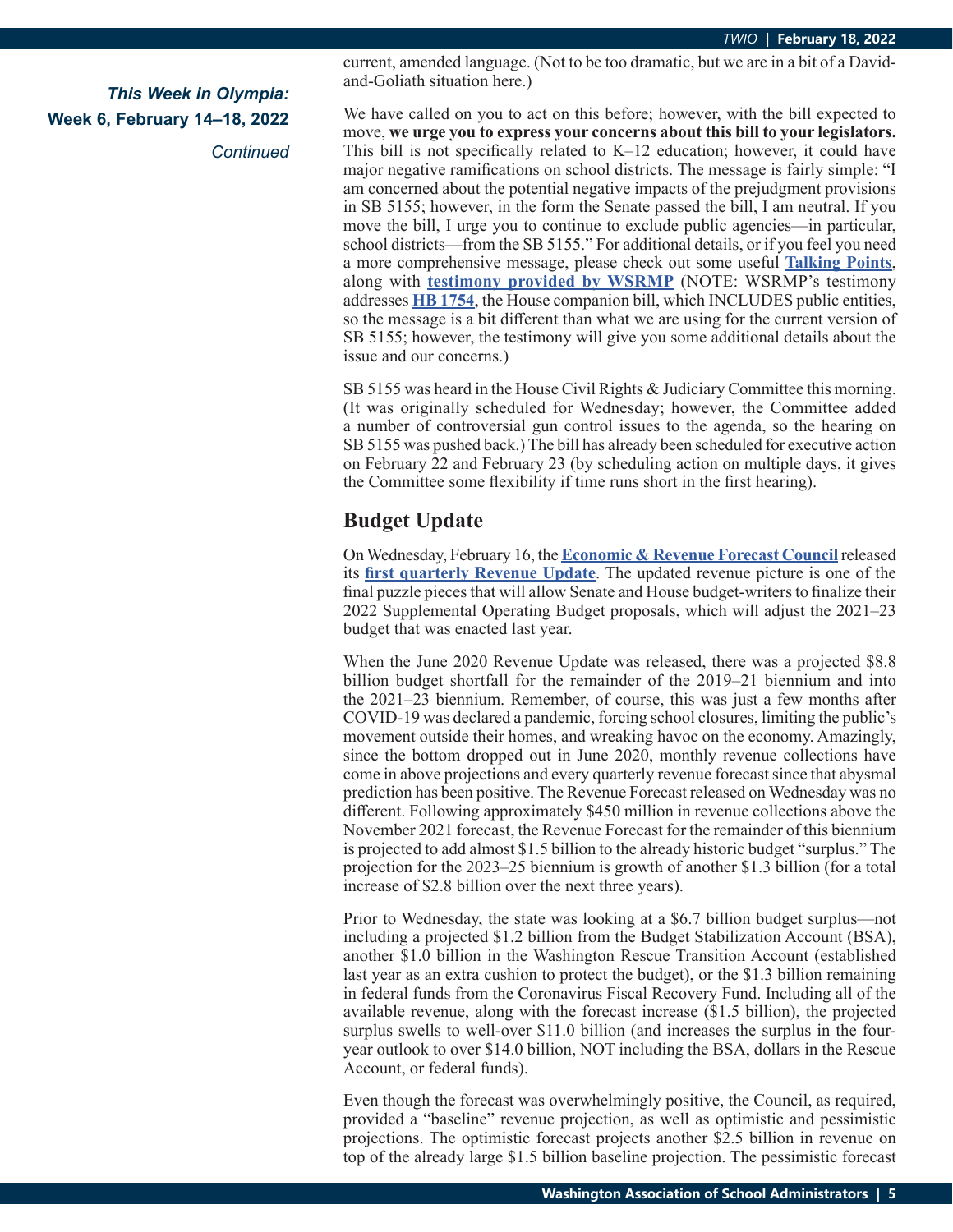*Continued*

estimates a loss of \$2.3 billion, wiping out the \$1.5 billion baseline prediction, plus another \$800 million. As required, the Council also assigns probabilities. The baseline projection has a 50 percent probability, while the optimistic projection has a 20 percent probability and the pessimistic forecast has a 30 percent probability. In simple terms, the baseline projection is considered to be much more likely to be accurate; however, if the prediction is wrong, it is more likely to be worse (rather than better) than the baseline. That is due to continuing uncertainties that lead to forecast risks, including: the possibility of new COVID variants increasing cases and hospitalizations, further slowing economic recovery; lingering and elevated inflation; and "geopolitical" risks (such as the current conflict in Ukraine, and tensions with China and North Korea).

Another variable in the budget equation is the cost of entitlement programs, referred to as "Maintenance Level" items. When the governor released his budget proposal in December, there was a projected \$1.1 billion in "savings" due to reduced caseloads. Last week, the **[Caseload Forecast Council](http://www.cfc.wa.gov/)** released its **[February](http://www.cfc.wa.gov/Documents/ForecastSummary.pdf) [Caseload update](http://www.cfc.wa.gov/Documents/ForecastSummary.pdf)**. Individual programs showed increased or decreased costs; however, overall, it appears the Maintenance Level will not change drastically.

As an aside, it should be noted that the Caseload Forecast Council continues to predict lower K–12 enrollment. To clarify, the forecast does not project that enrollment will continue to decline, rather the prediction is that enrollment will somewhat stabilize—at a lower level. This is the concern raised by many legislators about providing enrollment stabilization funding (**[SB 5563](https://app.leg.wa.gov/billsummary?BillNumber=5563&Initiative=false&Year=2021)**/**[HB 1590](https://app.leg.wa.gov/billsummary?BillNumber=1590&Initiative=false&Year=2021)**), believing that K–12 enrollment declines are not a short-term, pandemic-related "dip," but a new trend. In presenting the **[K–12 portion](http://www.cfc.wa.gov/Handouts/Common_Schools_Enrollment.pdf)** of the Caseload report, the Council staff noted, "the forecast assumes, from November and continuing this February, a shift—that the students that left K–12, most of them are not going to necessarily return." Staff continued, saying, "rather than a bounce back [in enrollment], we're going to have the traditional year-over-year growth patterns going forward. So, we assume about a 0.6 percent growth for next year." True or not, enrollment stabilization continues to be needed THIS YEAR, given that school districts adopted budgets and hired staff based on the state's enrollment projections and the appropriations adopted by the Legislature in the 2021–23 Operating Budget. If districts need to "reset" their budgets and staffing for the 2022–23 school year, that is a different issue than the immediate need that 230 of our districts currently have as we close out the 2021–22 school year.

Back to the budget discussion….

More often than not, the governor's proposed budget in December is the "high watermark" and legislative budgets include spending below that level. With continued revenue growth, the \$4.2 billion in spending increases contained in Inslee's budget could end up being the smallest proposal this year. With the current uncertainty and forecast risks (as noted above), budget-writers may opt for a more cautious approach, however. Following the forecast release, Representative Timm Ormsby (D-Spokane), member of the Economic & Revenue Forecast Council and the House Democrat's main budget-writer, stated he was "guardedly optimistic that the state can continue to provide essential services and invest in vital programs, such as child-care, K–12 education, and efforts to support our most vulnerable families and children." He added, however, that "forecasts can change quickly and a fully funded budget should be sustainable."

Legislators are generally reticent to make major investments in the second year of the biennium; however, given the state's current, historic budget surplus, you would expect legislators to take advantage of the largesse and address many of the priorities that they have been forced to forego in recent years. It is a delicate dance, however. Spend "too much"and legislators will be criticized for "overspending" unnecessarily. On the flip side, while it is prudent to save for a rainy day, if the Legislature leaves a substantial sum "in the bank," there will likely be a public backlash, as taxpayers question why the state is holding onto their money if it is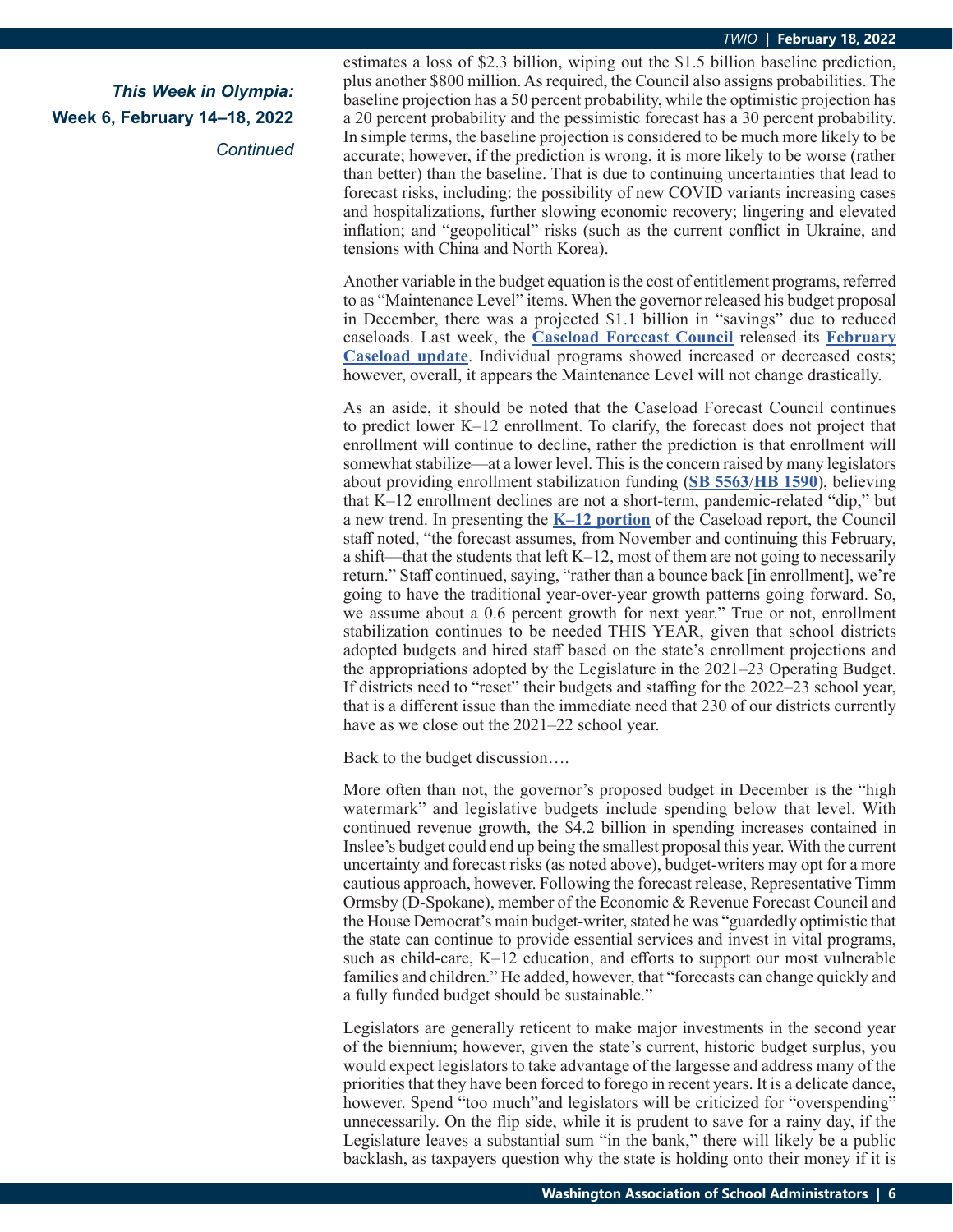*Continued*

not needed. Scenarios on both ends of the spectrum have occurred before, often resulting in the filing of Initiatives from the people, to rein in spending, institute tax reductions, or force targeted spending. There may also be implications in this fall's elections—all 98 seats in the house and half of the 49 senate seats are up for election in November. As legislative budgets are released, it will be interesting to see how budget-writers thread this needle.

As we have noted before, the release of the Revenue Forecast is usually the trigger for the unveiling of legislative budget proposals. It is still unclear when the Supplemental Operating Budget proposals will be presented; however, the Senate Ways & Means Committee has scheduled a public hearing on its budget (Proposed Substitute **[SB 5693](https://app.leg.wa.gov/billsummary?BillNumber=5693&Initiative=false&Year=2021)**) on Monday, February 21, 4:00 p.m. Assuming that holds, we should see the Senate's proposal Monday morning (although there is a conversation about Sunday being a release target). The Senate Ways & Means Committee has scheduled an executive session on their proposal on Wednesday, February 23.

The House Appropriations Committee has also scheduled a public hearing on its budget proposal, Proposed Substitute **[HB 1816](https://app.leg.wa.gov/billsummary?BillNumber=1816&Initiative=false&Year=2021)**, on Monday, February 21, followed by executive action on Wednesday, February 23. We have not received word about a public release of the House's budget; however, it should be available by Monday morning. Because the Senate and House budgets are being heard at the same time, it is presumed that at least major components of the two budgets have been jointly developed. If so, the House budget should be available about the same time as the Senate budget (potentially Sunday).

A joint Senate and House Transportation budget and revenue package (**[SB 5974](https://app.leg.wa.gov/billsummary?BillNumber=5974&Initiative=false&Year=2021)**/ **[HB 2119](https://app.leg.wa.gov/billsummary?BillNumber=2119&Initiative=false&Year=2021)**—concerning resources; and **[SB 5975](https://app.leg.wa.gov/billsummary?BillNumber=5975&Initiative=false&Year=2021)**/**[HB 2118](https://app.leg.wa.gov/billsummary?BillNumber=2118&Initiative=false&Year=2021)**—concerning appropriations) was released last week. We discussed some of the pertinent details in last week's *TWIO* (**[Week 5](https://wasa-oly.org/WASA/images/WASA/4.0 Government Relations/4.4.1 This Week In Olympia - TWIO/Download_Files/TWIO 2022/Week 5 TWIO.pdf)**), so we won't rehash that here. The full Senate adopted SB 5974 on Tuesday on a straight party-line vote, with all 29 Democratic senators supporting and all 20 Republican members opposing. The House Transportation Committee heard the companion bill, HB 2119, yesterday and is scheduled to move it out of Committee on Tuesday, February 22. The Senate Transportation Committee is scheduled to hear SB 5975 on Monday, February 21, and take executive action on Wednesday, February 23. The House companion bill, HB 2118, will be heard on Monday, February 21, and is scheduled to take executive action on Thursday, February 24.

On Wednesday, the Senate unveiled its 2022 Supplemental Capital Budget, a **[Proposed Substitute SB 5651](http://leap.leg.wa.gov/leap/budget/detail/2022/sc2022Supp.asp)**. The Senate Ways & Means Committee held a public hearing on its proposal yesterday and is scheduled to move it out on Monday, February 21. Details of the Senate's Capital proposal follow below. We have not yet seen a House Capital Budget, although it is expected to be available on Monday at noon. The House Capital Budget Committee is already scheduled to hear the yet-to-be-revealed Proposed Substitute **[HB 1781](https://app.leg.wa.gov/billsummary?BillNumber=1781&Initiative=false&Year=2021)** on Tuesday, February 22, and adopt it on Thursday, February 24.

## **Capital Construction Budget**

Traditionally, Capital Construction Budgets are among the most non-partisan bills addressed during the session. While it seldom happens with the Operating Budget, often times Majority party budget-writers will meet with Minority party representatives as the Capital Budget is being crafted. When the Senate's 2022 Supplemental Capital Budget was released earlier this week, it was clear that the plan was a bi-partisan package. The budget documents even note the proposal is presented by the two Majority party and the two Minority party budget-writers.

Introduced as a **[Proposed Substitute of SB 5651](http://leap.leg.wa.gov/leap/budget/detail/2022/sc2022Supp.asp)**, the bi-partisan Senate plan would increase appropriations by \$1.24 billion above the underlying 2021–23 Capital Budget. If adopted, total Capital Budget appropriations for 2021–23 would increase to \$7.79 billion. The proposal spends \$94.8 million (of \$100.6 million)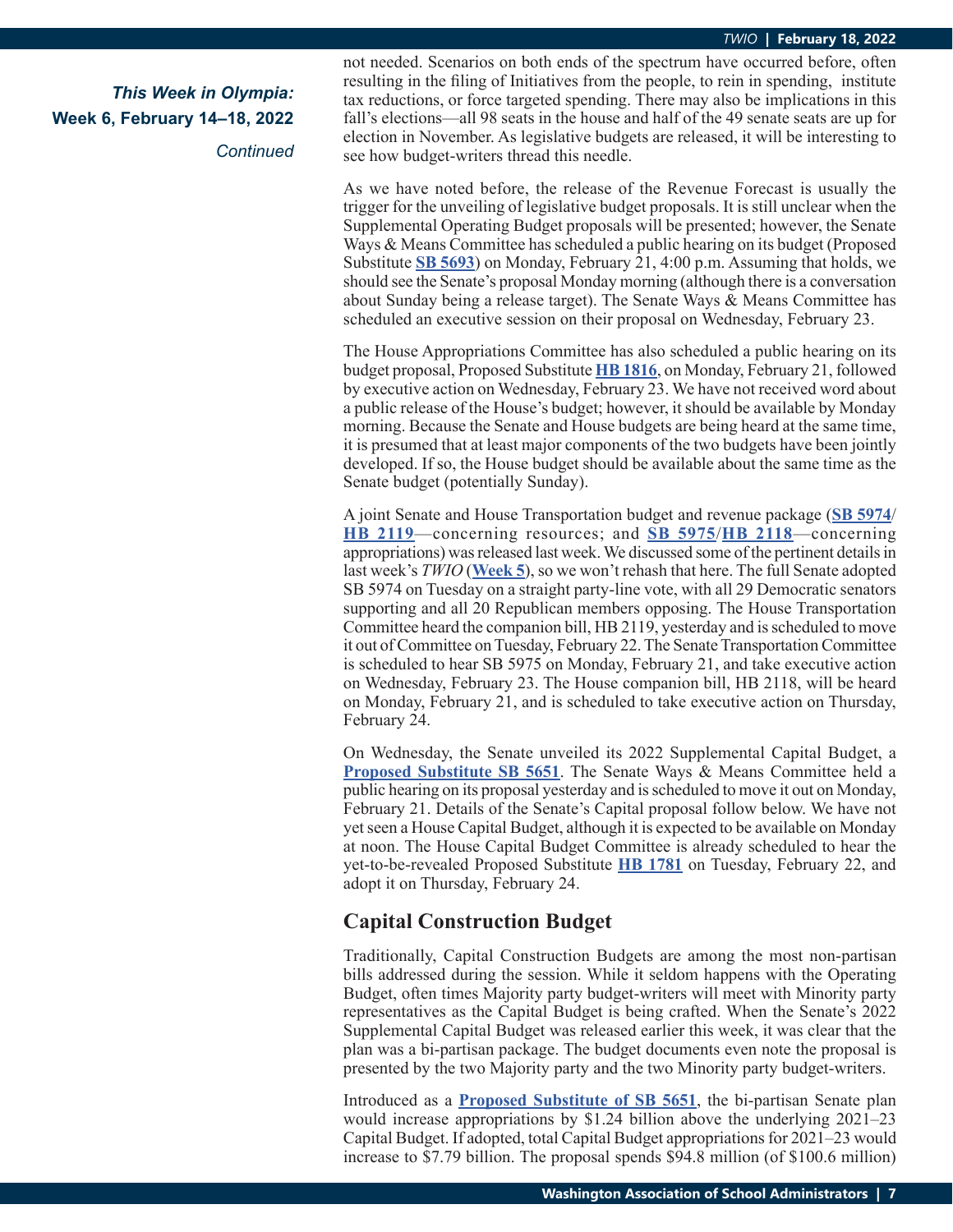#### *Continued*

in available bond capacity; \$561.6 million in remaining federal American Rescue Plan Act (ARPA) State Fiscal Recovery Funds; and \$290.3 million in federal grants from the Infrastructure Investment and Jobs Act (IIJA).

Four major investments comprise the majority of the Senate's proposed spending:

- **●** Housing (\$472 million)
- **●** Broadband (\$120 million)
- **●** Water (\$317 million)
- **●** School Seismic Safety (\$115 million)

#### **K–12 Investments**

Combining all K–12 education appropriations show an overall reduction in K–12 investments, due to a reduction in funding for the School Construction Assistance Program. Overall, total appropriations for K–12 would be reduced by \$56.5 million, of which \$48.9 million comes from state bonds. The actual K–12 components of the Senate's plan:

#### **School Seismic Safety Grant Program—\$123.6 million**

\$115.0 million is appropriated to implement **[SB 5933](https://app.leg.wa.gov/billsummary?BillNumber=5933&Initiative=false&Year=2021)** (adopted by the Senate on February 9; the House Capital Budget Committee is scheduled to hear the bill on February 25). SB 5933 would provide increased grant funding for schools in high seismic hazard areas, built before 1998 and not retrofitted to 2005 seismic standards.

Another \$8.6 million is provided to complete the 2019–21 School Seismic Safety Retrofit Program. \$6.0 million of this addition appropriation is specifically provided to the North Beach School District to complete needed seismic safety retrofits to the Pacific Beach Elementary School gymnasium project as approved by OSPI's School Seismic Safety Retrofit Committee. With approval of the Committee, OSPI is authorized to allow funding to be used by the North Beach School District to replace and relocate the Pacific Beach Elementary school campus and its facilities.

#### **West Sound Technical Skills Center Modernization—\$30.0 million**

Funding is provided for grant funding to the Bremerton School District to complete the design and begin construction of a new Career and Technical Education facility at the West Sound Technical Skills Center in Bremerton. In coordination with OSPI, the Bremerton School District's West Sound Technical Skills Center is required to:

- a. Ensure the Career and Technical programs planned for in the design and renovation of the Skills Center support high-demand and high-wage sector program needs;
- b. Ensure that space needs are reasonable and appropriate for the programs planned and enrollment projections;
- c. Evaluate the proposed project budget using value engineering and lifecycle cost analysis techniques; and
- d. Use this information to inform the proposed design.

Before requesting allotment of construction phase funding, OSPI must approve the Skills Center programs, design, and budget.

#### **Distressed Schools—\$15.6 million**

Additional funding is provided for the Distressed Schools Program. \$13.0 million of the appropriation is provided for the Almira School District to replace the Almira Elementary School that was destroyed by fire in October 2021. OSPI is required to expedite allocation and distribution of any eligible funds for this use.

The remaining \$2.6 million of the Distressed Schools appropriation is provided for the completion of a two-classroom early learning addition at the John Muir Elementary School in Seattle Public Schools.

**Small District and Tribal Compact Schools Modernization—\$2.6 million**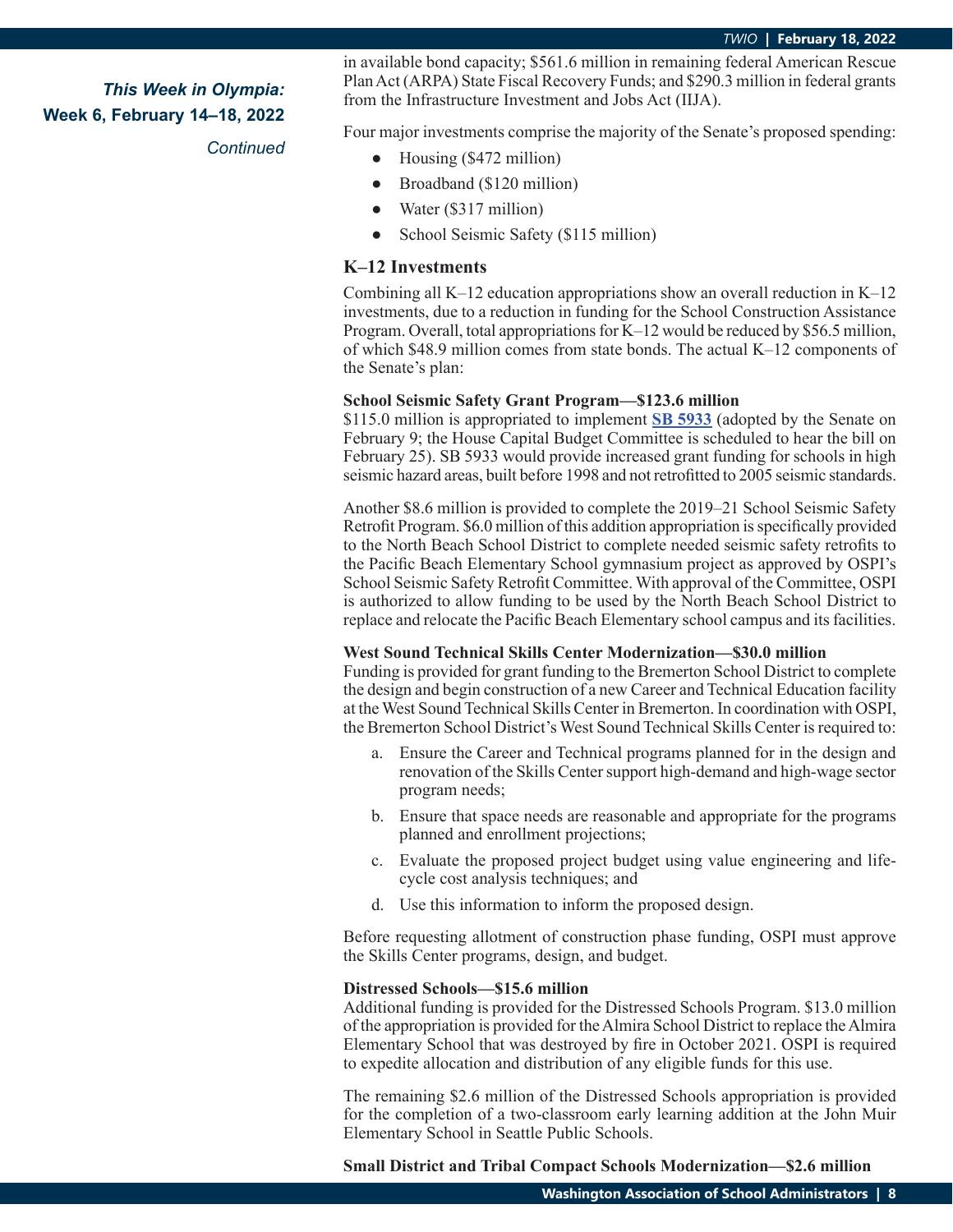*Continued*

Additional funds are provided specifically for the Brewster School District (\$933,000) and the Oroville School District (\$1,661,000).

Additionally, \$12.0 million in state bonds replace funding originally provided by the federal Coronavirus Capital Projects Account; there is no net change in funding.

#### **School District Health and Safety—\$1.7 million**

Funding is enhanced for the School District Health and Safety program, provided for emergency repair grants to address unexpected and imminent health and safety hazards at K–12 public schools, including Skills Centers, that will impact the dayto-day operations of the school facility.

There is also a change in the funding sources. \$1.9 million in funding provided by the federal Coronavirus Capital Projects Account is replaced with funds from the Common School Construction Account.

#### **Skills Centers Minor Works—\$0**

\$1.8 million provided for Skills Centers Minor Works in the underlying budget that was funded from the federal Coronavirus Capital Projects Account and is replaced with funds from the Common School Construction Account. There is no change in funding levels.

#### **School Construction Assistance Program—(\$189.9 million)**

The School Construction Assistance Program (SCAP) is reduced from \$730.6 million to \$540.7 million for 2021–23. The savings reflects lower than anticipated demand to qualified school districts for construction, renovation, and modernization of school facilities in Fiscal Year 2023.

\$20,000 of the overall appropriations for SCAP is provided for the Sunnyside School District for the transfer of the Yakima Valley Technical Skills Center Sunnyside Satellite Campus and its related property and equipment.

#### **Additional Details**

#### **Pierce College/Bethel High School—\$1.6 million**

Funding is provided to assist Pierce College in its partnership with the Bethel School District, specifically at a new Bethel High School.

#### **Early Learning Facilities—\$31.0 million**

The Department of Commerce is provided funding for early learning facilities grants that increase access to early learning opportunities for low-income children. \$1.0 million of the overall funding is provided to support Early Learning Classrooms at Logan Elementary in Spokane Public Schools.

#### **AEA**

#### By Mitch Denning

Wednesday saw the beginning of public hearings in the opposite policy and fiscal committees of bills that have passed their house of origin.

Yesterday, AEA testified Other on **[SB 5202](https://app.leg.wa.gov/billsummary?BillNumber=5202&Initiative=false&Year=2021), creating a subfund for preventative maintenance and emergency facility needs**, in the House Education Committee. Doug Vanderleest, director, maintenance and operations, Franklin Pierce SD, and WAMOA legislative chair, explained that WAMOA is concerned about the requirement that districts must create this subfund account, when many districts need additional funding from the State for facilities. The impacts of setting aside up to two percent of the already strained general fund on a fiscal year basis would most likely have significant impacts on teaching and learning. The Committee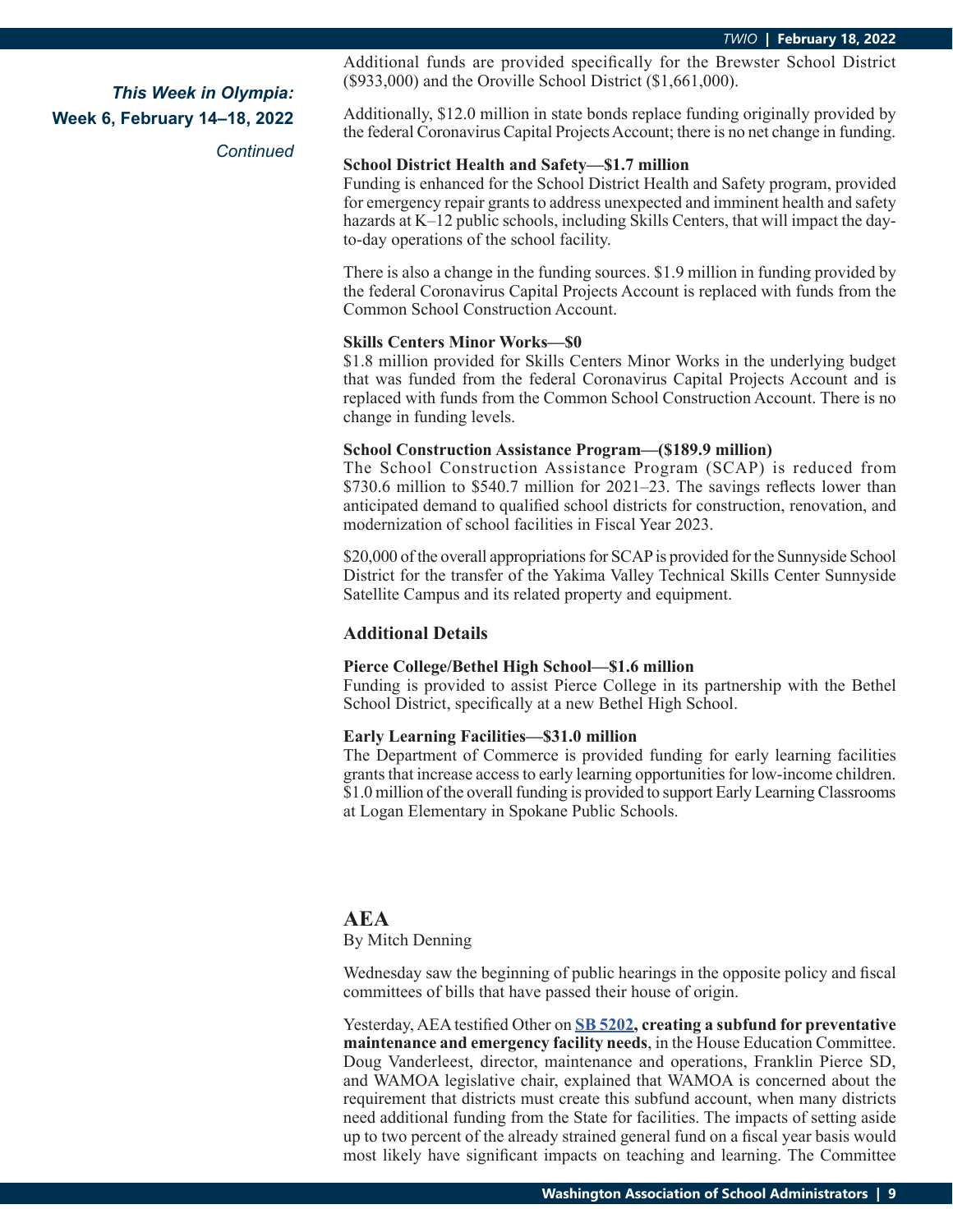*Continued*

discussed the bill rather thoroughly. They clarified that the bill requires the fund to be set up, yet districts may direct up to two percent of their general fund into it or may choose not to use the fund. The bill is scheduled to move out of Committee on Tuesday, February 22.

Also, yesterday, AEA testified Pro on **[PSSB 5651](https://app.leg.wa.gov/billsummary?BillNumber=5651&Initiative=false&Year=2021), the proposed Senate 2022–23 Capital Budget**, in the Senate Ways & Means Committee. We stated strong support for this bill in three areas. One, the \$13 million to complete the rebuilding of Almira School destroyed by fire in October 2021 is a high need. It's projected that insurance would pay for other \$17 million. Two, the expansion of the school seismic safety grant was supported as it includes funding for North Beach SD (\$6 million) and SB 5933's school seismic safety retrofit grant of \$115 million. Budget language indicates that SB 5933 must pass for the budget to fund the \$115 million. Three, we favored the funding in the Small District and Tribal School Compact Modernization grant for Brewster SD (\$933,000) and Oroville SD (\$1.661 million).

Today, **[HB 1833](https://app.leg.wa.gov/billsummary?BillNumber=1833&Year=2021&Initiative=false), online free/reduced meal application**, was heard in the Senate Early Learning & K–12 Committee. Megan de Vries, director, food and nutrition services, Edmonds SD, testified Pro on behalf of WSNA. She stated that the streamlining of the application process ensures that more parents will complete the survey, which is also sent to OSPI to determine funding for entitlement programs such as Title I, LAP, and bilingual. This secure application will also be available in various languages, as well as via smart phones.

Also today, **[SHB 1878](https://app.leg.wa.gov/billsummary?BillNumber=1878&Initiative=false&Year=2021), expansion of Community Eligibility Provision (CEP),** was scheduled for executive session in the Senate Early Learning  $& K-12$ Committee. The Committee chair moved it to executive session without a public hearing, as its companion bill, SB 5798, had already been heard by the Committee on January 21. At press time, the bill could go either to the Senate Ways & Means Committee or directly to the Senate Rules Committee.

## **Pensions/Health Benefits**

By Fred Yancey—The Nexus Group

#### **Health, Pension, and Other Benefit Issues**

*"A camel is a horse designed by a committee."*

#### Alec Issigonis

*"No one can argue with a testimony, it is not a debatable issue. It is there to be accepted or rejected."*

#### Bruce R. McConkie

The House of Origin cut-off has come and gone. Committee hearings have now started in earnest. The agendas can be quite lengthy as the rush to *Sine Die* begins in earnest. Various groups and individuals will have opportunities to testify "Pro" or "Con" on bills before the Committee. Leadership and Committee chairs then become the arbiters of which bills will advance further.

As an annual reminder, no bill is ever 'dead' until *Sine Die*, and any bill deemed 'necessary to implement the budget' (NTIB) remains alive until the bitter end.

Below is a brief report on selected bills.

## **Retirement Related Proposals**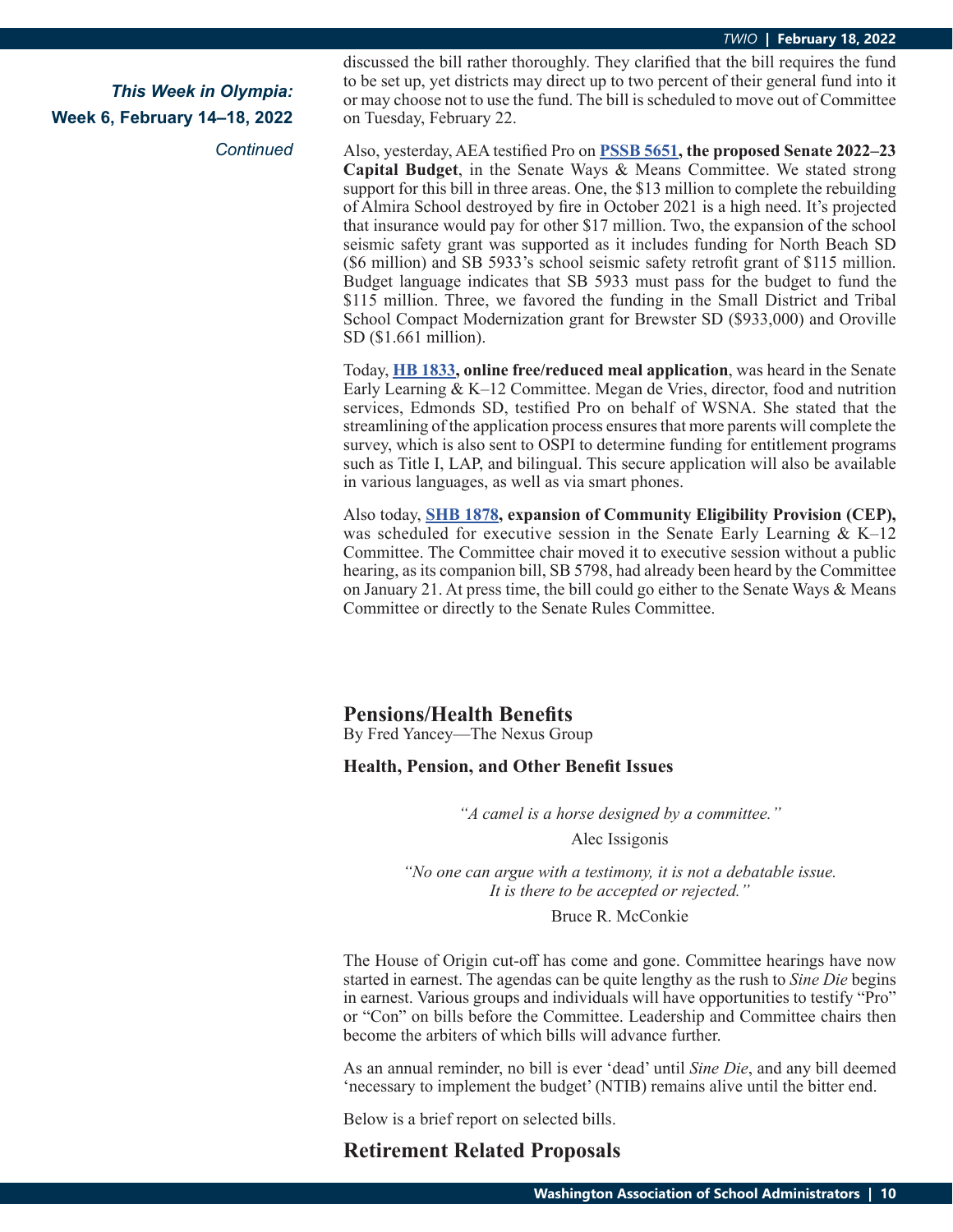#### *TWIO* **| February 18, 2022**

*This Week in Olympia:* **Week 6, February 14–18, 2022**

*Continued*

**ES[HB 1699](https://app.leg.wa.gov/billsummary?BillNumber=1699&Initiative=false&Year=2021)**: Permitting individuals retired from the Public Employees' Retirement System, the Teachers' Retirement System, and the School Employees' Retirement System additional opportunities to work for a school district for up to 1,040 hours per school year while in receipt of pension benefits until July 1, 2025. An emergency clause was added and the bill was amended on the floor that adds that retirees that retired from service before January 1, 2022, and that work for a school district with fewer than 2,000 students may continue to receive pension payments for up to 1,040 hours per school year until July 1, 2025, if employed as a district superintendent or an in-school administrator.

\*\*\**Comment*: Scheduled for a executive session before the Senate Ways & Means Committee on February 22.

**E[HB 1752](https://app.leg.wa.gov/billsummary?BillNumber=1752&Initiative=false&Year=2021)**: Adding a Roth option to deferred compensation plans.

*Comment*: Passed the House 96/0 and is scheduled for a public hearing before the Senate Ways & Means Committee on February 22.

**[HB 1804](https://app.leg.wa.gov/billsummary?BillNumber=1804&Year=2021&Initiative=false)**: Concerning interruptive military service credit for members of the state retirement systems.

*Comment*: This bill passed the House 96/0 and is scheduled for a public hearing before the Senate Ways & Means Committee on February 22.

**[SB 5676](https://app.leg.wa.gov/billsummary?BillNumber=5676&Initiative=false&Year=2021)**:Providing a benefit increase to certain retirees of the Public Employees' Retirement System Plan 1 and the Teachers' Retirement System Plan 1.

Summary: This bill would provide a three percent increase not to exceed \$110/ month for TRS1/PERS1 Plan retirees.

*Comment*: SB 5676 was passed by the Senate 47/0/2 and has been sent to the House Appropriations Committee awaiting scheduling.

**[SB 5726](https://app.leg.wa.gov/billsummary?BillNumber=5726&Initiative=false&Year=2021)**: Concerning interruptive military service credit for members of the state retirement systems. It expands the definition of veteran for purposes of veterans' benefits in state pension systems, legal assistance, scoring criteria on civil service exams, and other programs, to include members that were awarded an expeditionary medal.

*Comment*: Passed the Senate 49/0 and is awaiting scheduling before the House Appropriations Committee.

#### **Potential Fiscal (\$\$) Impact (Often, Unfunded) to Districts**

**[HB 1613](https://app.leg.wa.gov/billsummary?BillNumber=1613&Initiative=false&Year=2021)**: Concerning shared reporting responsibilities for both the paid family and medical leave and the long-term services and supports trust programs to clarify that information collected from employer reports shall remain private.

*Comment:* This bill passed the House 86/9 and was sent to the Senate Labor Committee which voted it out of Committee.

**S[HB 1617](https://app.leg.wa.gov/billsummary?BillNumber=1617&Initiative=false&Year=2021)**: Aligning state and school holidays. The Legislature intends to clarify that Juneteenth, like all other state legal holidays, is a school holiday on which school may not be taught.

*Comment*: This bill passed the House 88/8/2 and is scheduled for executive session on February 21 before the Senate Education Committee.

**[SHB 1644](https://app.leg.wa.gov/billsummary?BillNumber=1644&Initiative=false&Year=2021)**: Expands allowable uses of school districts' transportation vehicle funds to include purchase, installation, and repair of vehicle charging stations and other zero-emission fueling stations, and feasibility studies to transition to electric or zero-emission vehicles for pupil transportation.

*Comment*: This bill passed the House 88/8 and had a public hearing before the Senate Education Committee on February 18.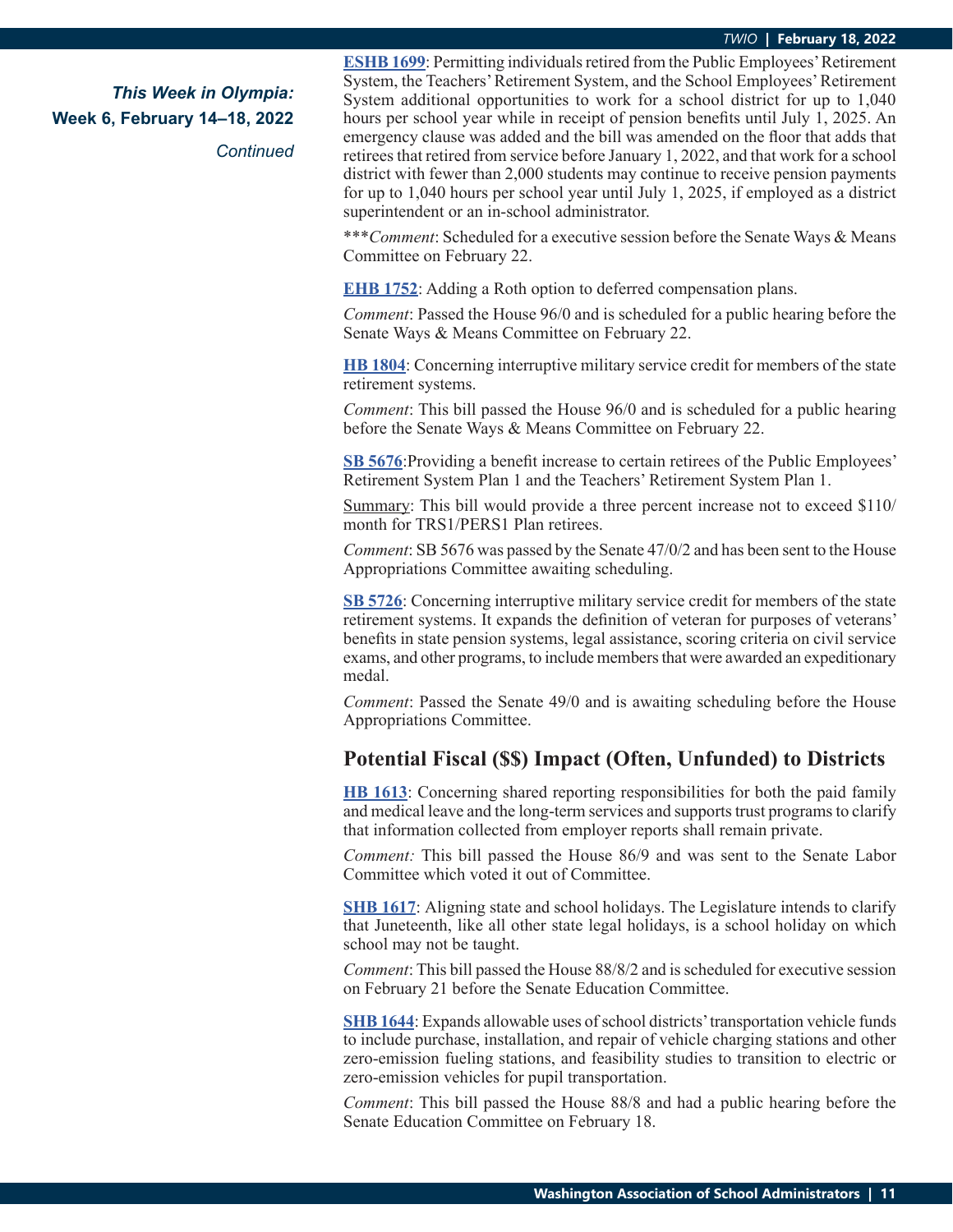*Continued*

**S[HB 1759](https://app.leg.wa.gov/billsummary?BillNumber=1759&Initiative=false&Year=2021)**: Requiring school districts and other public education entities to make information from the department of health about substance use trends, overdose symptoms and response, and the secure storage of prescription drugs, over-thecounter medications, and firearms and ammunition, available through their websites and other communication resources.

*Comment*: This bill passed the House 66/30 and is scheduled for executive session on February 21 before Senate Education Committee.

**E[SHB 1795](https://app.leg.wa.gov/billsummary?BillNumber=1795&Initiative=false&Year=2021)**: Makes void and unenforceable provisions in agreements between an employer and employee that prohibit the disclosure of conduct that is illegal discrimination, harassment, retaliation, a wage and hour violation, or sexual assault, or that is against a clear mandate of public policy, occurring in the workplace.

*Comment*: This bill passed the House 56/40 and was moved to the Senate Labor Committee for scheduling.

**[HB 1837](https://app.leg.wa.gov/billsummary?BillNumber=1837&Initiative=false&Year=2021)**: This bill repeals the restriction on the regulation of work-related musculoskeletal disorders and ergonomics, overturning a 2003 voter approved initiative barring L&I from developing ergonomic regulations.

*Comment*: This bill took 10 hours of floor debate into the wee morning hours to barely pass 50/48. It is scheduled for a public hearing before the Senate Labor Committee on February 23.

**[SHB 1902](https://app.leg.wa.gov/billsummary?BillNumber=1902&Initiative=false&Year=2021)**: This bill provides for reopening a workers' compensation claim when the provider fails to submit the application. A claimant may receive compensation and other benefits more than 60 days before submission of the reopening application when the following applies: the application was not received by L&I or the selfinsurer within 60 days due to a failure of the provider; and the worker demonstrates that the worker information page was completed and submitted to L&I, the selfinsurer, or the provider within 30 days of provision of the relevant medical services. The L&I or self-insurer must provide notice of the submission deadlines on any forms it provides for use as claim reopening applications.

*Comment*: Passed the House 98/0 and had a public hearing before the House Labor Committee on February 17.

**[E2SSB 5155](https://app.leg.wa.gov/billsummary?BillNumber=5155&Initiative=false&Year=2021)**: Modifies the accrual date for interest on judgments founded on the tortious conduct of individuals and entities other than public agencies from the date of entry of judgment to the date the cause of action accrues. Limits prejudgment interest to judgments entered following trial and arbitration awards. Excludes medical malpractice claims from prejudgment interest. A "public agency" as defined in RCW 42.30.020 will not be subject to the new prejudgment interest provisions proposed by SB 5155. Public agencies will be liable for postjudgment interest only, as they are now.

*Comment*: This bill passed the Senate 31/18. A public hearing was held on February 18 and it has been scheduled for executive session before the House Civil Rights & Judiciary Committee on February 23.

**[SB 5539](https://app.leg.wa.gov/billsummary?BillNumber=5539&Initiative=false&Year=2021)**: Concerning state funding for educational service districts. This bill requires that state funding be provided to each educational service district (ESD) for the employer cost of school employees' benefits for employees of the ESD that are covered by collective bargaining.

*Comment*: This bill passed the Senate 28/21 and has been sent to House Appropriations for scheduling.

**[SSB 5564](https://app.leg.wa.gov/billsummary?BillNumber=5564&Initiative=false&Year=2021)**: Protecting the confidentiality of employees using employee assistance programs.

*Comment*: This bill passed the Senate 45/4 and had a public hearing on February 16 and executive session scheduled for February 18 before the House Labor Committee.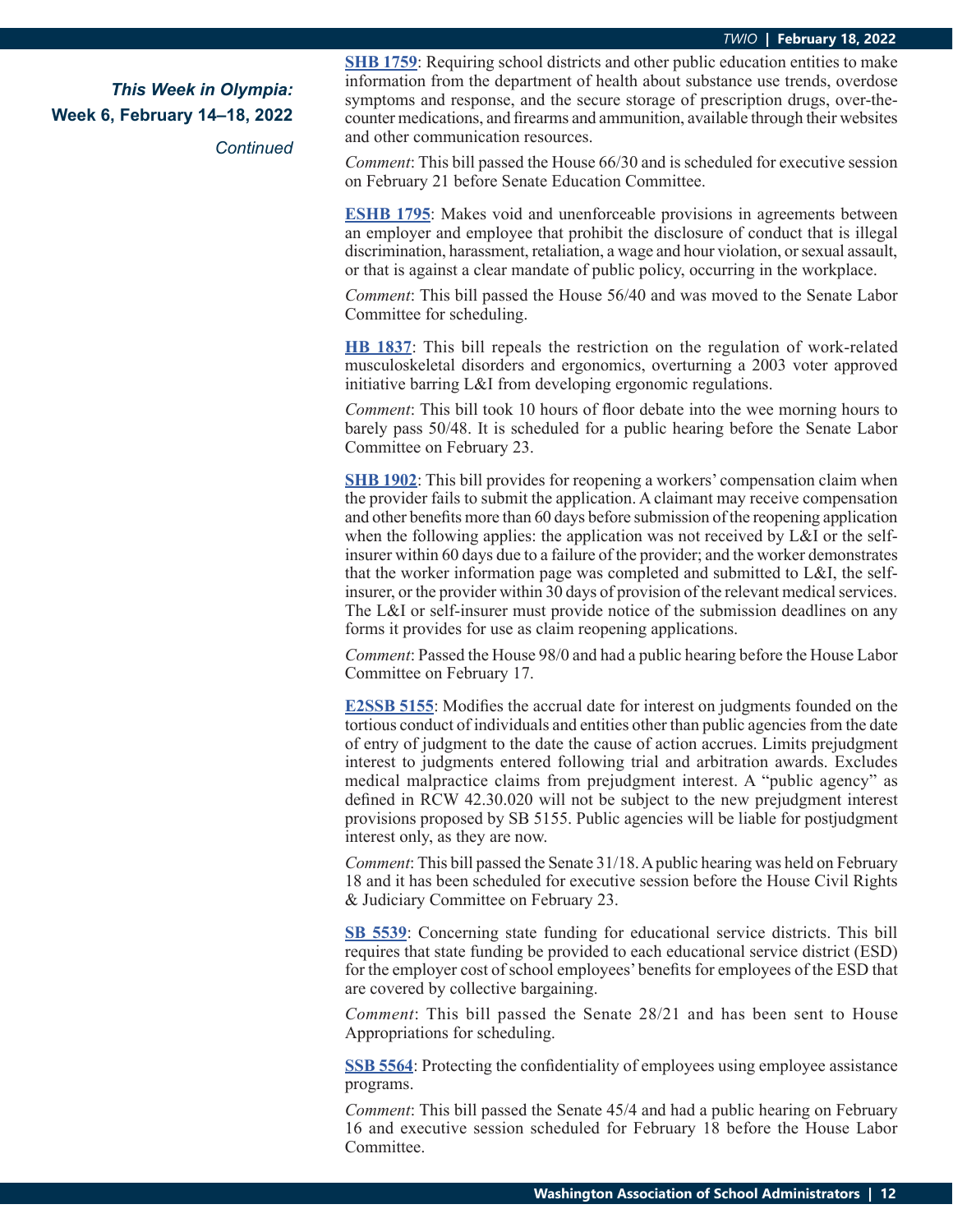*Continued*

**E[SSB 5628](https://app.leg.wa.gov/billsummary?BillNumber=5628&Initiative=false&Year=2021)**: Concerning cyber harassment, addressing concerns in the case of Rynearson v. Ferguson, and adding a crime of cyberstalking. It renames the crime of cyberstalking to cyber harassment and amends the elements of that crime. Creates the crime of cyberstalking. It permits victims of cyber harassment to apply to the secretary of state's address confidentiality program and includes election officials

*Comment*: This bill passed the Senate 49/0 and has been scheduled before the House Public Safe Committee for a public hearing on February 18 and executive session scheduled for February 22 and 23.

**[SB 5539](https://app.leg.wa.gov/billsummary?BillNumber=5539&Initiative=false&Year=2021)**: Concerning state funding for educational service districts. This bill requires that state funding be provided to each educational service district (ESD) for the employer cost of school employees' benefits for employees of the ESD that are covered by collective bargaining.

*Comment*: This bill passed the Senate 28/21 and has been sent to the House Appropriations Committee for scheduling.

**[SSB 5564](https://app.leg.wa.gov/billsummary?BillNumber=5564&Initiative=false&Year=2021)**: Protecting the confidentiality of employees using employee assistance programs.

*Comment*: This bill passed the Senate 45/4 and had a public hearing on February 16 and executive session is scheduled for February 18 before the House Labor Committee.

**[ESSB 5628](https://app.leg.wa.gov/billsummary?BillNumber=5628&Initiative=false&Year=2021)**: Concerning cyber harassment, addressing concerns in the case of Rynearson v. Ferguson, and adding a crime of cyberstalking. It renames the crime of cyberstalking to cyber harassment and amends the elements of that crime. Creates the crime of cyberstalking including application to election officials. It permits victims of cyber harassment to apply to the secretary of state's address confidentiality program and includes election officials.

*Comment*: This bill passed the Senate 49/0 and has been scheduled before the House Public Safe Committee for a public hearing on February 18 and executive session scheduled for February 22 and 23.

**[2SSB 5649](https://app.leg.wa.gov/billsummary?BillNumber=5649&Initiative=false&Year=2021)**: Modifying the Washington state paid family and medical leave act. This bill provides that an allowable purpose for family leave is any leave taken by an employee during the seven calendar days following the death of the family member for whom the employee would have qualified to take medical leave for the birth of their child or would have qualified for family bonding leave. Specifies that leave taken by certain employees in the first six weeks after giving birth must be medical leave unless the employee chooses to use family leave. Expires the collective bargaining agreement exception contained in the Paid Family and Medical Leave (PFML) program. Requires the Employment Security Department to publish a list of employers with approved voluntary plans on its website. Contains provisions on short- and long-term actuarial services assessing the financial condition of the PFML program to maintain financial stability of the family and medical leave insurance account. Creates a legislative task force on PFML program premiums and requires a Joint Legislative Audit and Review Committee report.

*Comment*: Passed the Senate 42/7 and had a public hearing before the House Labor Committee on February 18 with executive session schedule for February 22.

**[ESSB 5761](https://app.leg.wa.gov/billsummary?BillNumber=5761&Initiative=false&Year=2021)**: Concerning employer requirements for providing wage and salary information to applicants for employment. This bill modifies the requirements to provide wage information to require employers to provide the wage scale or salary range in job postings and to include a general description of all benefits and other compensation, rather than providing wage and salary information only upon request of an applicant after the initial job offer. Removes the requirement that if no wage scale or salary range exists, the employer must provide the minimum wage or salary expectation prior to posting the position, making a position transfer, or making the promotion. Limits the persons who are entitled to remedies to a job applicant or an employee.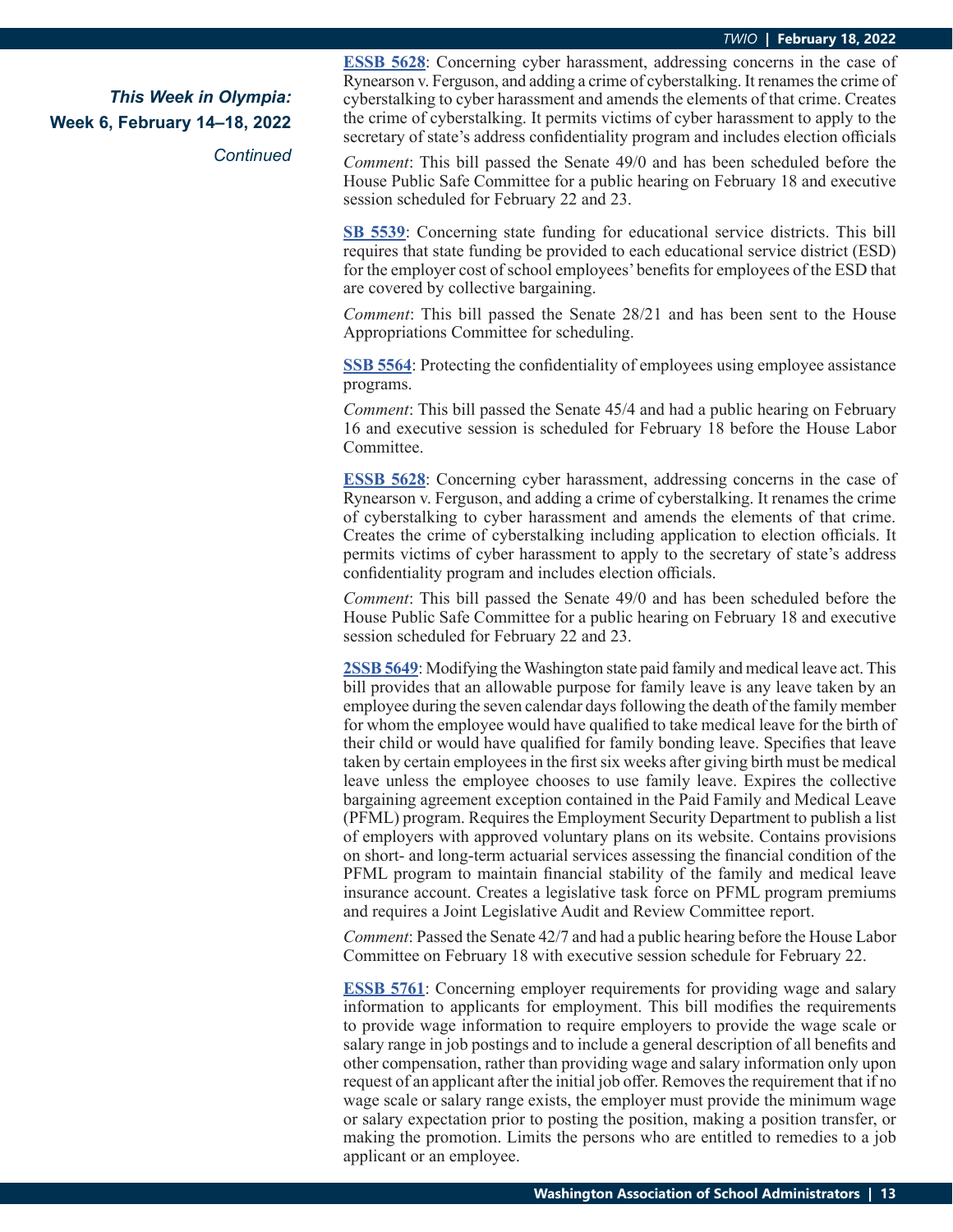*Continued*

*Comment*: This bill passed the Senate 27/21. A public hearing was held by the House Labor Committee on February 17 and executive session has been scheduled for February 18.

**ES[SB 5873](https://app.leg.wa.gov/billsummary?BillNumber=5873&Initiative=false&Year=2021)**: Concerning unemployment insurance, family leave, and medical leave premiums. This bill decreases the maximum Unemployment Insurance (UI) social cost factor for 2022 and 2023 and sets a maximum UI rate class for the purposes of the percentage of the social cost factor to be paid by small businesses in 2023.

*Comment*: This bill passed the Senate 48/1. A public hearing before the House Labor Committee was held February 16 and executive session scheduled for February 18.



**Dan Steele, Government Relations** dsteele@wasa-oly.org **Washington Association of School Administrators** PO Box 14459 | Tumwater, WA 98511 P: 800.859.9272 | 360.489.3642 | www.wasa-oly.org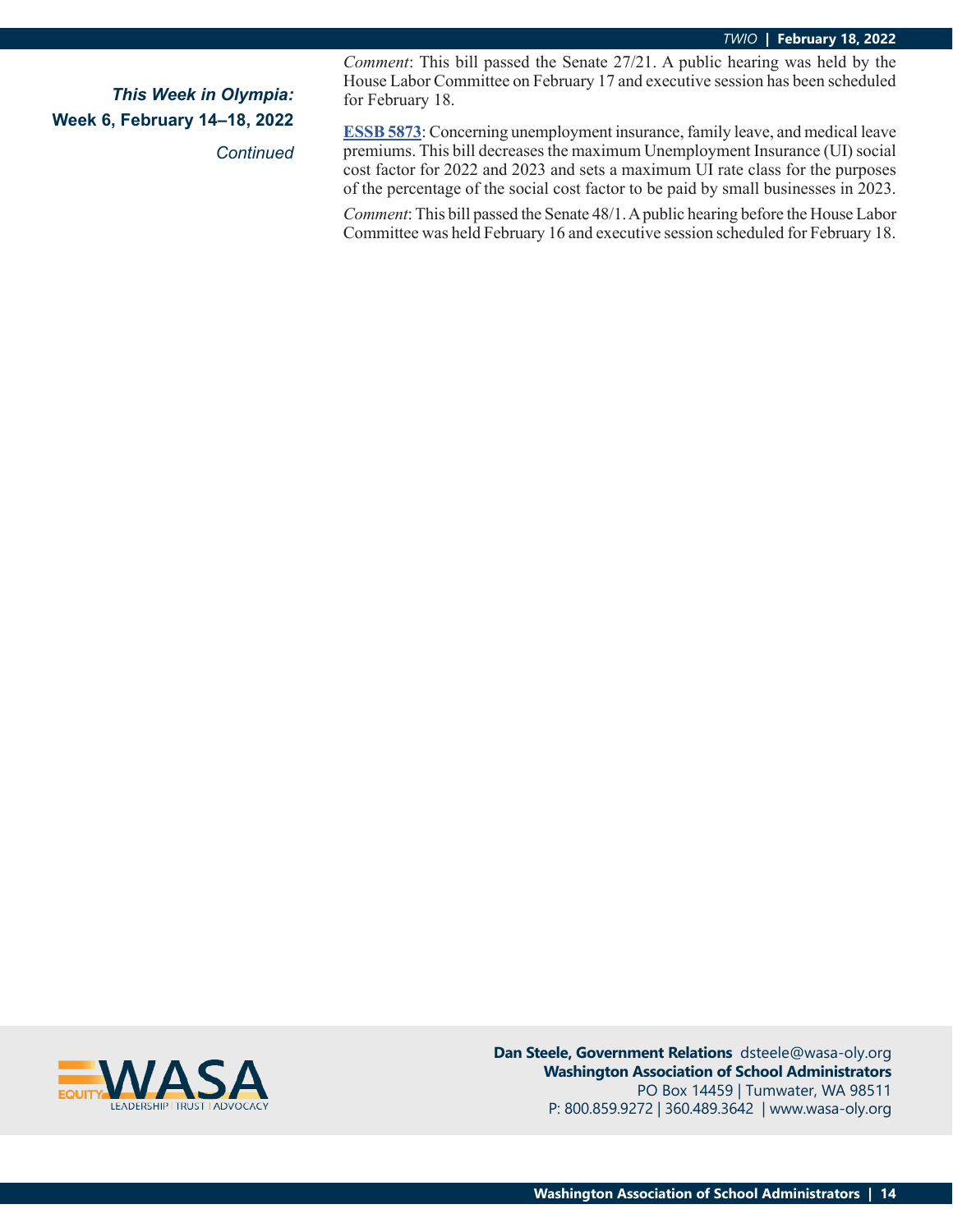## **Legislative Resources**

#### **Committee Meeting Schedule**

Legislative Committees Meetings are scheduled to be held at the following times but are subject to change.

Up-to-date meeting schedules and agendas are available on the [State Legislature website.](http://www.leg.wa.gov/legislature/pages/calendar.aspx)

#### **Mondays**

1:30–3:30 p.m. Senate Early Learning & K–12 Virtual

3:30–5:15 p.m. House Appropriations Virtual

4–6 p.m. Senate Ways & Means Virtual

#### **Tuesdays**

8–10 a.m. House Education Virtual

1:30–3:30 p.m. House Appropriations Virtual

3:30–5:15 p.m. House Appropriations Virtual

4–6 p.m. Senate Ways & Means Virtual

#### **Wednesdays**

10:30 a.m.–12:30 p.m. Senate Early Learning & K–12 Virtual

#### **Thursdays**

1:30–3:30 p.m. House Appropriations Virtual

3:30–5:15 p.m. House Appropriations Virtual

4–6 p.m. Senate Ways & Means Virtual

#### **Fridays**

8–10 a.m. Senate Early Learning & K–12 Virtual

10–11 a.m. House Education Virtual

#### **Useful Links**

**Washington State Government** <http://www.access.wa.gov>

**State Legislature** <http://www.leg.wa.gov>

**Senate** <http://www.leg.wa.gov/Senate>

**House of Representatives** <http://www.leg.wa.gov/House>

**Legislative Committees** [http://www.leg.wa.gov/ legislature/](http://www.leg.wa.gov/ legislature/pages/committeelisting.aspx) [pages/committeelisting.aspx](http://www.leg.wa.gov/ legislature/pages/committeelisting.aspx)

**Legislative Schedules** [http://www.leg.wa.gov/legislature/](http://www.leg.wa.gov/legislature/pages/calendar.aspx) [pages/calendar.aspx](http://www.leg.wa.gov/legislature/pages/calendar.aspx)

**Office of the Governor** <http://www.governor.wa.gov>

**OSPI** <http://www.k12.wa.us>

**TVW** <http://www.tvw.org>

#### **Session Cut–off Calendar**

**January 10, 2022** First Day of Session.

#### **February 3, 2022**

Last day to read in committee reports in house of origin, except House fiscal, Senate Ways & Means, and Transportation Committees.

#### **February 7, 2022**

Last day to read in committee reports from House fiscal, Senate Ways & Means, and Transportation Committees in house of origin.

#### **February 15, 2022**

Last day to consider bills in house of origin (5 p.m.).

#### **February 24, 2022**

Last day to read in committee reports from opposite house, except House fiscal, Senate Ways & Means, and Transportation Committees.

#### **February 28, 2022**

Last day to read in opposite house committee reports from House fiscal, Senate Ways & Means, and Transportation Committees.

#### **March 4, 2022\***

Last day to consider opposite house bills (5 p.m.) (except initiatives and alternatives to initiatives, budgets and matters necessary to implement budgets, differences between the houses, and matters incident to the interim and closing of the session).

#### **March 10, 2022**

Last day allowed for regular session under state constitution.

\* After 5:00 p.m. on the 54th day, only initiatives, alternatives to initiatives, budgets and matters necessary to implement budgets, matters that affect state revenue, messages pertaining to amendments, differences between the houses, and matters incident to the interim and closing of the session may be considered.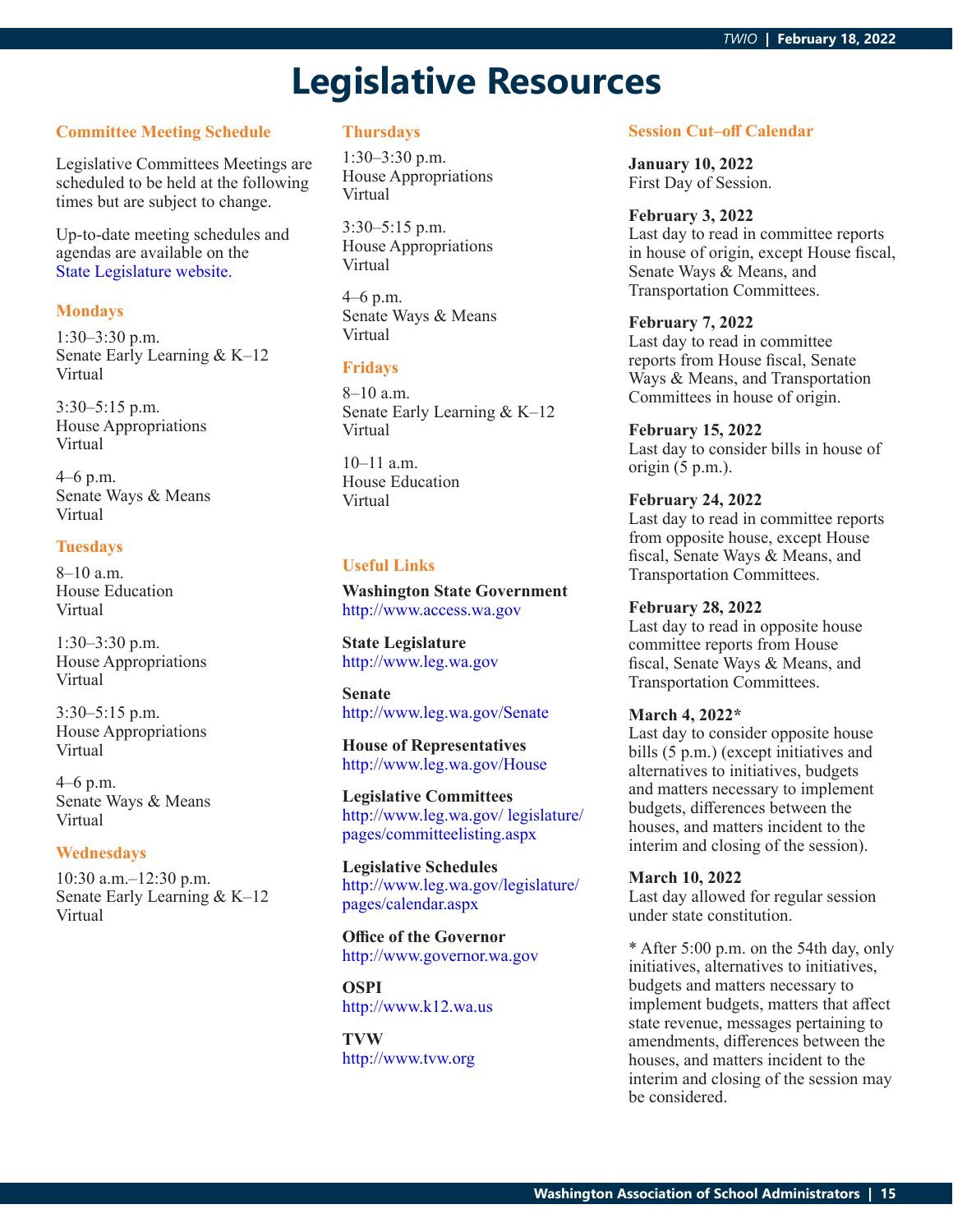## **Bill Watch**

TWIO tracks critical education bills each week as they are introduced. Detailed bill information can be accessed by clicking on the bill number. The following is a list of the bills of highest interest to school administrators. A more comprehensive bill watch list is located on the [WASA website](http://wasa-oly.org/wasa/WASA/Government_Relations/Action_Center/2019_WASA_Bill_Watch/WASA/4_0_Government_Relations/Materials/Bill_Watch/Bill_Watch.aspx?hkey=eee1bb39-a099-43b7-8a1b-1262f2966f1a).

| Bill #                      | <b>Title</b>                 | <b>Status</b>             | <b>Sponsor</b> |
|-----------------------------|------------------------------|---------------------------|----------------|
| <b>HB</b> 1006              | Immunization, declining      | H HC/Wellness             | Klippert       |
| <b>HB</b> 1010              | Motor vehicle sales tax      | H Appropriations          | MacEwen        |
| <b>HB</b> 1024              | Sunshine committee/juveniles | H State Govt & Tribal Rel | Springer       |
| <b>HB</b> 1029              | Emergency orders and rules   | H State Govt & Tribal Rel | Walsh          |
| <b>HB</b> 1032              | TRS & SERS early retirement  | H Appropriations          | Harris         |
| <b>HB</b> 1039              | Bicycle & pedestrian travel  | H Transportation          | McCaslin       |
| <b>HB</b> 1040              | Retired school empl. health  | H Appropriations          | Dolan          |
| <b>ESHB 1056</b>            | Public meetings/emergencies  | H 3rd Reading             | Pollet         |
| <b>HB</b> 1065              | Epidemic, pandemic vaccines  | H HC/Wellness             | Eslick         |
| <b>HB</b> 1066              | Ed. service district boards  | H Education               | Stonier        |
| <b>HB</b> 1067              | State dinosaur               | H 2nd Reading             | Morgan         |
| 2SHB 1076                   | Workplace violations/qui tam | H Rules 3C                | Hansen         |
| <b>HB</b> 1077              | Federal Way school district  | H Appropriations          | Johnson        |
| <b>HB</b> 1079              | Charter schools time frame   | H Education               | Dolan          |
| <b>SHB 1081</b> (ESSB 5084) | State gen. obligation bonds  | H Rules X                 | Tharinger      |
| HB 1093 (SB 5091)           | Operating Budget, 2nd Supp.  | H Appropriations          | Ormsby         |
| <b>SHB 1094 (ESSB 5092)</b> | <b>Operating Budget</b>      | H Rules X                 | Ormsby         |
| <b>HB</b> 1098 (ESSB 5061)  | Unemployment insurance       | H Labor & Workplace       | Sells          |
| <b>HB</b> 1149              | Public health education      | H Education               | Pollet         |
| <b>E2SHB 1153</b>           | Language access in schools   | $S EL/K-12$               | Orwall         |
| <b>SHB 1156</b>             | Local elections              | H 2nd Reading             | Harris-Talley  |
| <b>E2SHB 1162</b>           | High school graduation       | $SL/K-12$                 | Stonier        |
| <b>HB</b> 1180              | Public testimony             | H Local Govt              | Kraft          |
| HB 1182 (SB 5209)           | Crisis response services     | H HC/Wellness             | Orwall         |
| HB 1195 (SB 5443)           | Charter school time frame    | H Education               | Dolan          |
| HB 1212                     | Repair of electronics        | H ConsPro&Bus             | Gregerson      |
| HB 1215                     | K-12 education scholarships  | H Education               | Kraft          |
| <b>HB</b> 1226              | School district elections    | H Cap Budget              | Stonier        |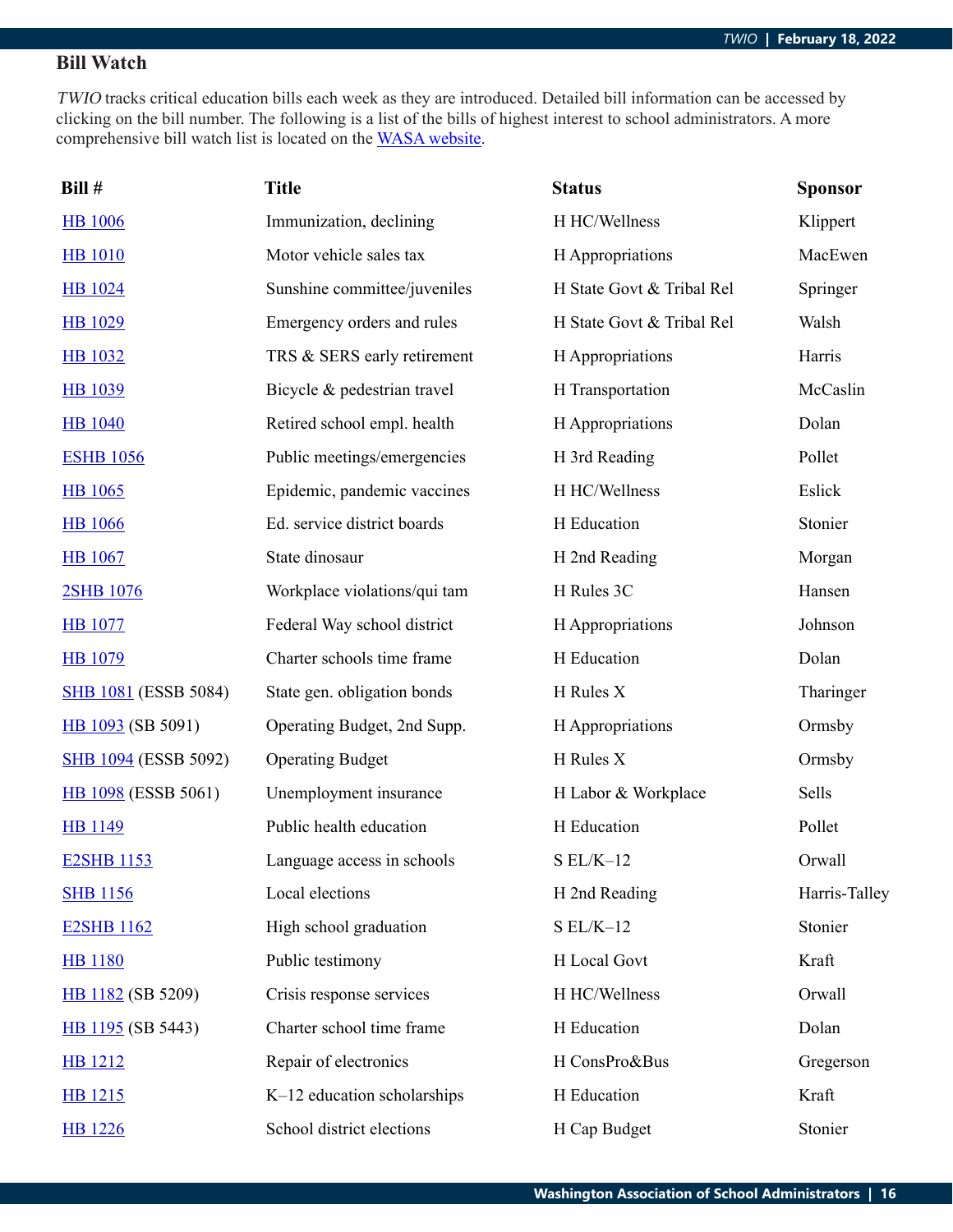| SHB 1264 (SB 5274) | Equity impact statement       | H Appropriations         | Thai       |
|--------------------|-------------------------------|--------------------------|------------|
| <b>HB</b> 1270     | Leadership skills grant prg.  | H Appropriations         | Young      |
| <b>HB</b> 1305     | Right to refuse vaccines      | H HC/Wellness            | Kraft      |
| <b>SHB 1306</b>    | School boards/bond training   | H Education              | Sells      |
| <b>HB</b> 1308     | Apprenticeship utilization    | H Cap Budget             | Riccelli   |
| <b>HB</b> 1317     | Right to refuse/health        | H HC/Wellness            | Young      |
| HB 1321 (SB 5114)  | Reopening/public health       | H HC/Wellness            | MacEwen    |
| <b>ESHB 1329</b>   | Public meetings               | S State Govt & Elections | Wicks      |
| HB 1334            | Appropriations/COVID-19       | H Appropriations         | Stokesbary |
| <b>HB</b> 1338     | School resources/COVID-19     | H Civil R & Judiciary    | Harris     |
| <b>SHB 1340</b>    | Pandemic task force           | H Appropriations         | Lovick     |
| HB 1343            | Unemployment ins./employers   | H Labor & Workplace      | Hoff       |
| 2SHB 1354          | Suicide review teams          | H Rules C                | Mosbrucker |
| <b>HB</b> 1358     | State school levies           | H Finance                | Orcutt     |
| <b>SHB 1366</b>    | In-person instruction         | H Rules C                | Caldier    |
| <b>HB</b> 1371     | State property tax levies     | H Finance                | Sutherland |
| <b>HB</b> 1390     | Athletic scholarship funding  | H Coll & Workforce Dev   | Walsh      |
| <b>HB</b> 1396     | US history & gov/high school  | H Education              | Dufault    |
| <b>ESHB 1410</b>   | Home foreclosure/taxes        | C 257 L 21               | Volz       |
| HB 1415            | Skill center class size       | H Appropriations         | Paul       |
| <b>HB</b> 1419     | Certificated staff/factors    | H Appropriations         | Dolan      |
| <b>HB</b> 1420     | School empl/COVID-19 vaccine  | H HC/Wellness            | MacEwen    |
| <b>HB</b> 1422     | Sexual health ed./dates       | H Education              | MacEwen    |
| <b>HB</b> 1440     | Small wireless facilities     | H Comm & Economic Dev    | Boehnke    |
| <b>HB</b> 1442     | Epidemic preparedness         | H HC/Wellness            | Chase      |
| <b>HB</b> 1450     | School computers/device tax   | H Education              | Gregerson  |
| <b>SHB 1451</b>    | <b>ECEAP</b> entitlement date | H Appropriations         | Sullivan   |
| <b>HB</b> 1452     | Physical education credit     | H Education              | Mosbrucker |
| <b>EHB 1453</b>    | Voters' pamphlets             | S State Govt & Elections | Bergquist  |
| 2SHB 1460          | Telecommunications access     | H Rules C                | Gregerson  |
| <b>HB</b> 1466     | Outdoor education             | H Appropriations         | Rule       |
| <b>HB</b> 1481     | School employees/firearms     | H Civil R & Judiciary    | Chase      |
| <b>HB</b> 1500     | School district audits        | H Appropriations         | Sullivan   |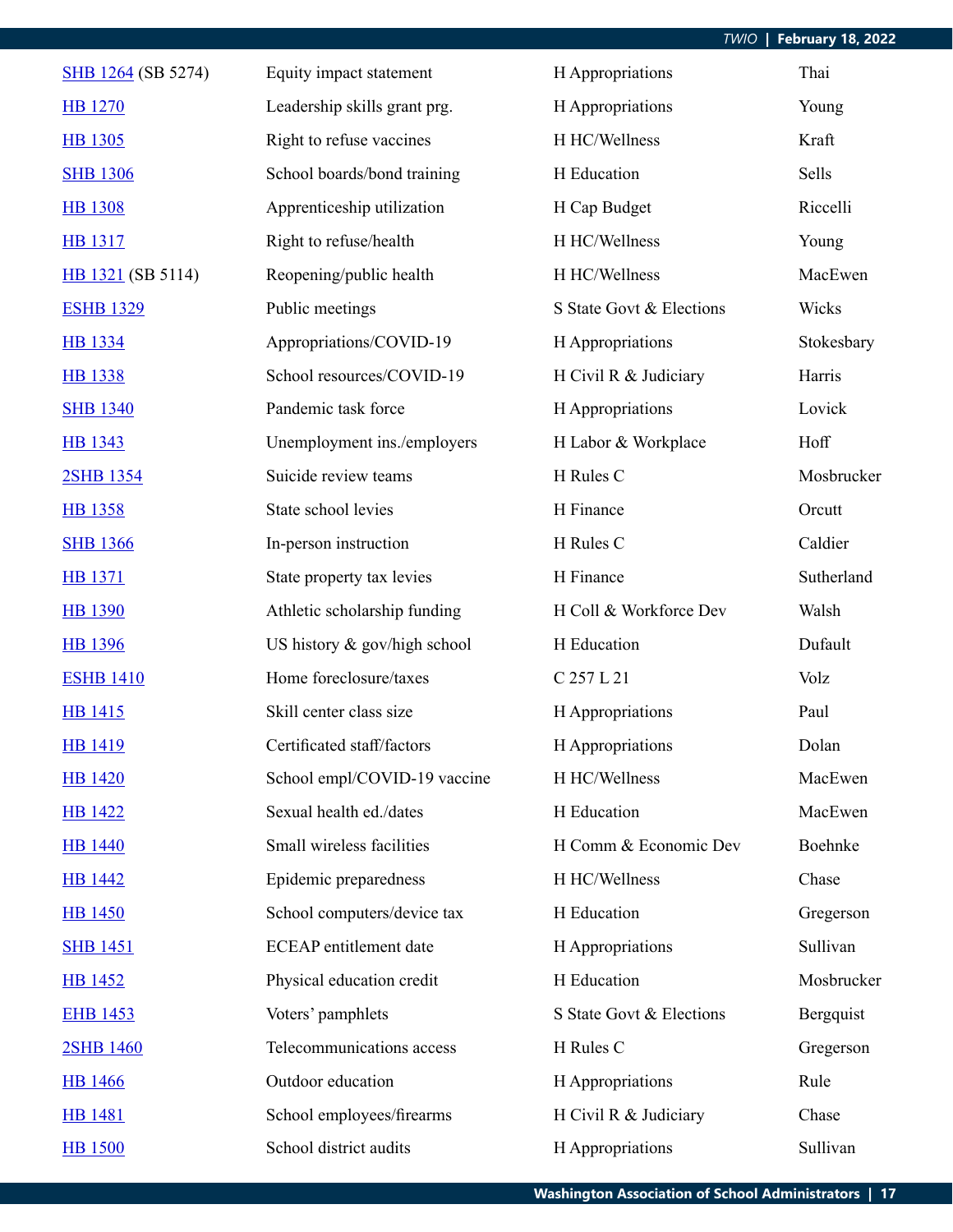| <b>HB 1519</b>             | Levy shifts/court rulings       | H Finance                   | Paul          |
|----------------------------|---------------------------------|-----------------------------|---------------|
| <b>HB</b> 1536             | Regional apprenticeship prgs    | H Education                 |               |
| <b>HB</b> 1544             | Ag., food, nat. resource ed.    | H Education                 | Klippert      |
| HB 1553 (SB 5473)          | "Open safe, open now" plan      | H State Govt & Tribal Rel   | MacEwen       |
| HB 1555                    | Freedom in education            | H Education                 | Chase         |
| <b>HB</b> 1556             | School athletics/eligibility    | H Education                 | Chase         |
| <b>HB</b> 1557             | Gubernatorial proclamations     | H State Govt & Tribal Rel   | MacEwen       |
| <b>HB</b> 1563             | Gubernatorial orders/relief     | H Civil R & Judiciary       | Young         |
| HB 1565                    | PERS/TRS 1 benefit increase     | H Appropriations            | Johnson       |
| <b>HB</b> 1568             | Unemployment insurance          | H Appropriations            | Bergquist     |
| <b>HB</b> 1570             | Proof of vaccination            | H HC/Wellness               | Walsh         |
| <b>SHB 1590 (SSB 5563)</b> | <b>Enrollment</b> stabilization | S Ways & Means              | Dolan         |
| <b>HB</b> 1591             | Charter schools/local enrich    | H Appropriations            | Dolan         |
| <b>HB</b> 1594             | Long-term care/repeal           | H Appropriations            | Abbarno       |
| <b>HB</b> 1596             | Long-term care/outside WA       | H Appropriations            | Abbarno       |
| <b>HB</b> 1597             | Long-term care/hardship         | H Appropriations            | Abbarno       |
| HB 1598                    | Long-term care/death            | H Appropriations            | Abbarno       |
| HB 1599                    | Long-term care/new graduates    | H Appropriations            | Abbarno       |
| <b>HB</b> 1601             | Student homelessness pilot      | H Appropriations            | Leavitt       |
| <b>HB</b> 1603             | Transportation/general fund     | H Appropriations            | <b>Barkis</b> |
| <b>HB</b> 1604             | Motor vehicle sales tax         | H Appropriations            | MacEwen       |
| <b>HB</b> 1607             | Safe routes to schools prg.     | H Appropriations            | Rude          |
| <b>HB</b> 1611             | Highly capable students         | $SL/K-12$                   | Dolan         |
| <b>SHB 1617</b>            | State and school holidays       | $S EL/K-12$                 | Morgan        |
| <b>HB</b> 1628             | Voter pamphlet statements       | H State Govt & Tribal Rel   | Jacobsen      |
| <b>ESHB 1629 (SB 5538)</b> | Aerial imaging technology       | S State Govt & Elections    | Dolan         |
| <b>ESHB 1630</b>           | Weapons/certain meetings        | S Law & Justice             | Senn          |
| <b>HB</b> 1633             | K-12 education scholarships     | H Education                 | Walsh         |
| <b>SHB 1642 (SB 5614)</b>  | National guard ed. grants       | S Higher Ed & Workforce Dev | Leavitt       |
| <b>SHB 1644</b>            | Pupil transp./electric          | $S EL/K-12$                 | Senn          |
| 2SHB 1664                  | Schools/support funding         | S Ways & Means              | Rule          |
| <b>HB</b> 1693             | Home school day                 | H State Govt & Tribal Rel   | Chase         |
| <b>ESHB 1699</b>           | Work in retirement/schools      | S Ways & Means              | Bergquist     |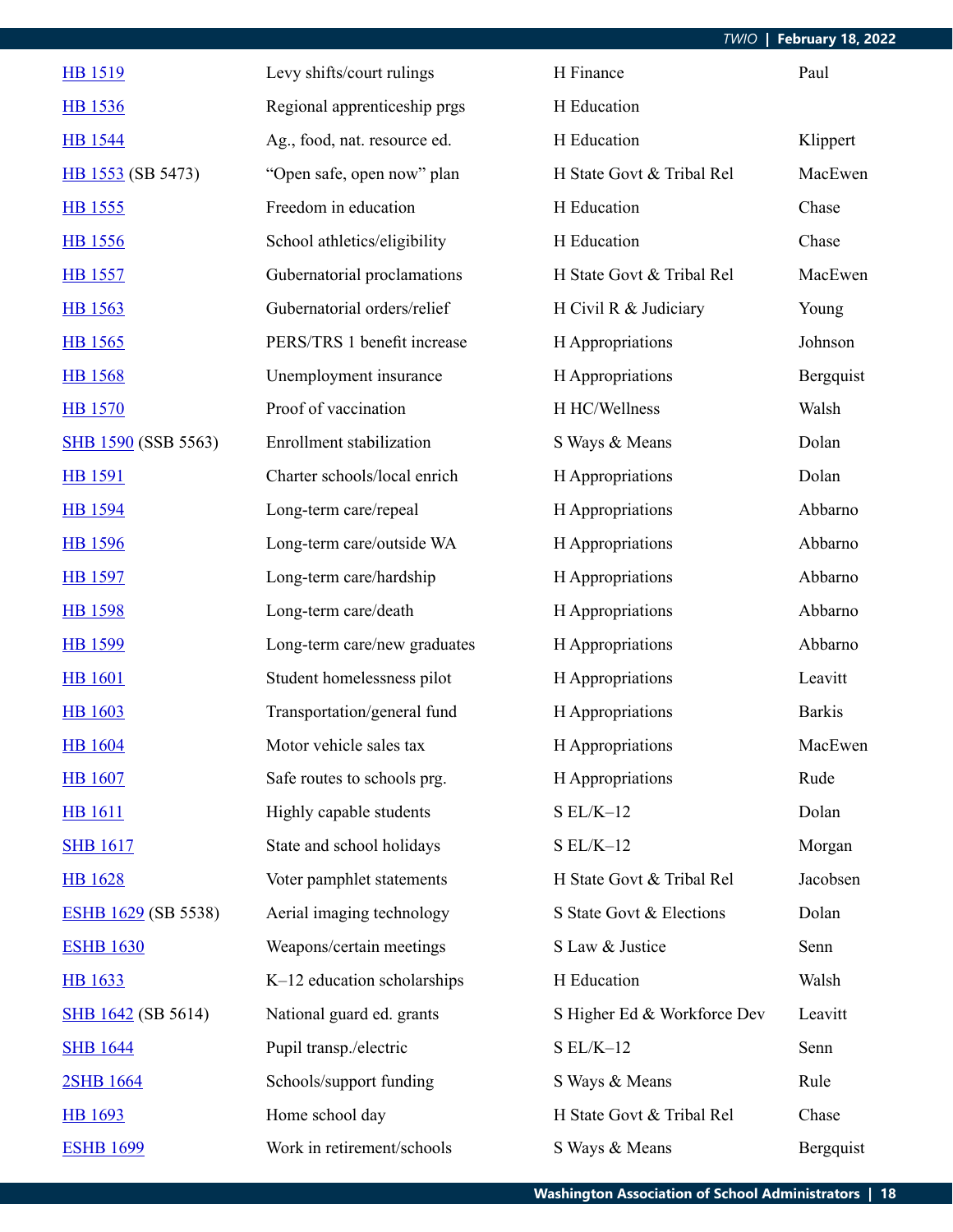## *TWIO* **| February 18, 2022**

| <b>HB</b> 1714    | Impact fee deferrals           | H Rules R                   | Duerr      |
|-------------------|--------------------------------|-----------------------------|------------|
| HB 1721 (SB 5676) | PERS/TRS 1 benefit increase    | H 2nd Reading               | Stokesbary |
| HB 1722 (SB 5775) | Broadband deployment           | H Local Govt                | Boehnke    |
| <b>E2SHB 1723</b> | Telecommunications access      | S Environment, Energy, Tech | Gregerson  |
| <b>SHB 1727</b>   | Odd-numbered year elections    | H 2nd Reading               | Gregerson  |
| <b>SHB 1732</b>   | Long-term care/delay           | C 1 L 22                    | Sullivan   |
| <b>ESHB 1733</b>  | Long-term care/exemptions      | C 2 L 22                    | Paul       |
| <b>E2SHB 1736</b> | State student loan program     | H Passed 3rd                | Sullivan   |
| <b>HB</b> 1742    | Long-term care program         | H Appropriations            | Schmick    |
| <b>SHB 1746</b>   | Students/COVID-19 pandemic     | $SL/K-12$                   | Ortiz-Self |
| <b>HB</b> 1754    | Prejudgment interest           | H Civil R & Judiciary       | Hackney    |
| <b>HB</b> 1757    | ESDs/PEBB health plans         | H Appropriations            | Cody       |
| <b>SHB 1759</b>   | School websites/drug info.     | $S EL/K-12$                 | Callan     |
| <b>E2SHB 1760</b> | Dual credit program access     | S Ways & Means              | Paul       |
| HB 1762 (SB 5539) | Ed. service district funding   | H Appropriations            | MacEwen    |
| HB 1775           | Capital assistance/schools     | H Cap Budget                | McEntire   |
| <b>HB</b> 1778    | Election security              | H State Govt & Tribal Rel   | Klippert   |
| HB 1781 (SB 5651) | Capital Budget, Supplemental   | H Cap Budget                | Tharinger  |
| HB 1786 (SB 5689) | Transportation Budget, Supp.   | H Transportation            | Fey        |
| <b>SHB 1791</b>   | Prof. educator reprimands      | H 2nd Reading               | Harris     |
| <b>SHB 1800</b>   | Behavioral health/minors       | S Behavioral Health         | Eslick     |
| 2SHB 1803         | School director compensation   | H Rules R                   | Callan     |
| HB 1805 (SB 5797) | Opportunity scholarship prog   | S Higher Ed & Workforce Dev | Paul       |
| <b>HB 1807</b>    | Civic education                | H Education                 | Walsh      |
| <b>HB</b> 1808    | Pupil transportation funding   | $S EL/K-12$                 | Stonier    |
| 2SHB 1810         | Electronic products repair     | H 2nd Reading               | Gregerson  |
| HB 1816 (SB 5693) | Operating Budget, Supp.        | H Appropriations            | Ormsby     |
| HB 1819 (SB 5960) | Property tax exemption         | H Finance                   | Leavitt    |
| HB 1829           | African American studies       | H Education                 | Johnson    |
| <b>HB</b> 1833    | School meals/electronic info   | $S EL/K-12$                 | Berg       |
| <b>HB</b> 1834    | Student absences/mental health | $S EL/K-12$                 | Callan     |
| <b>HB 1842</b>    | School board director qualif   | H Education                 | Taylor     |
| 2SHB 1865         | Certified peer specialists     | S Health & Long Term Care   | Davis      |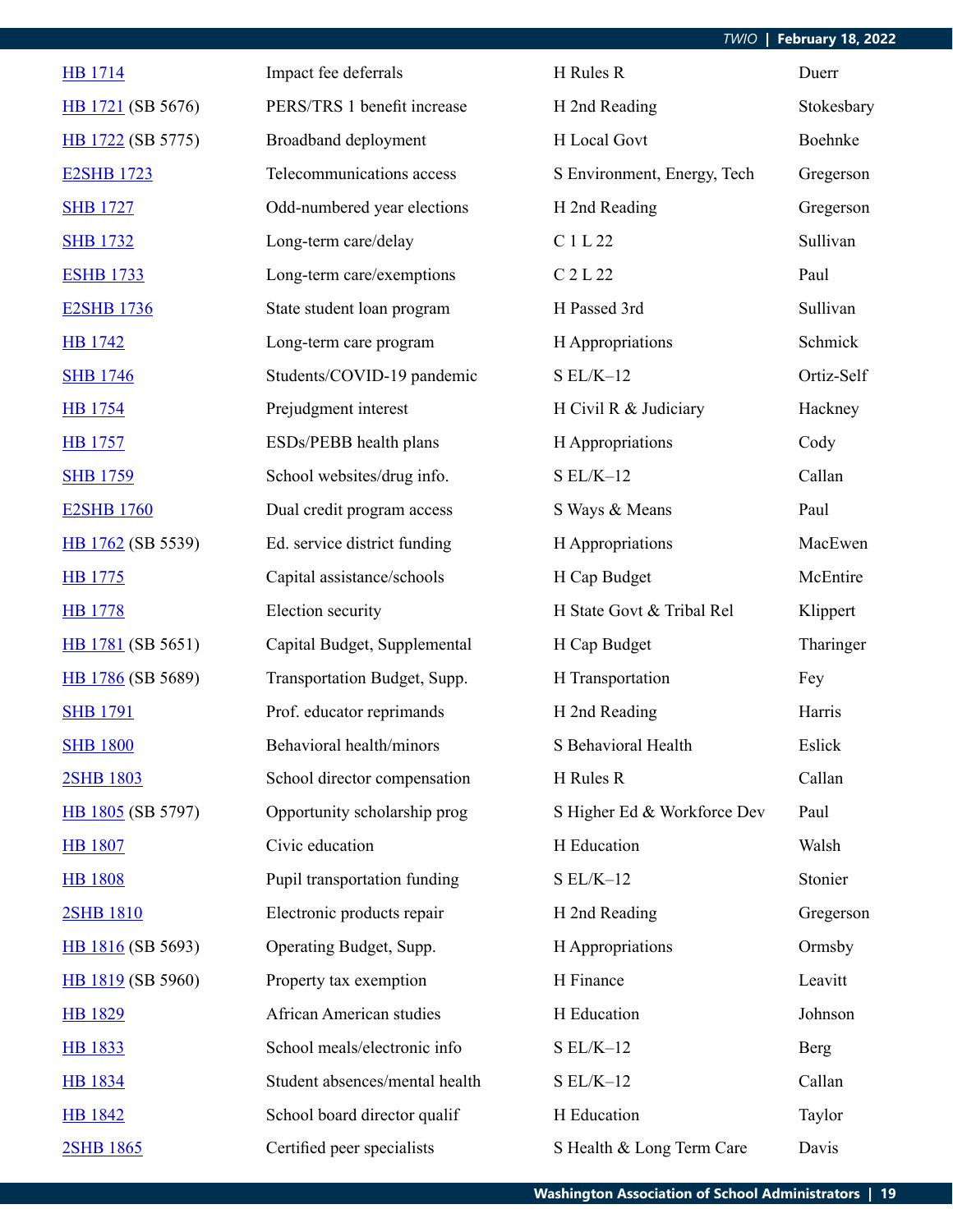| TWIO   February 18, 2022 |  |  |  |
|--------------------------|--|--|--|
|--------------------------|--|--|--|

| <b>SHB 1867</b>           | Dual credit program data      | $S EL/K-12$                    | Paul            |
|---------------------------|-------------------------------|--------------------------------|-----------------|
| HB 1875                   | Budget stabilization account  | H Appropriations               | Stokesbary      |
| <b>SHB 1878</b> (SB 5798) | Schools/comm. eligibility     | $SL/K-12$                      | Riccelli        |
| <b>HB 1886</b>            | Critical race theory          | H Education                    | Klippert        |
| <b>HB</b> 1887            | COVID-19/children's sports    | H State Govt & Tribal Rel      | Klippert        |
| <b>HB 1898</b>            | State school levies, reduce   | H Finance                      | Orcutt          |
| <b>HB</b> 1900            | Schools/discrimination, etc.  | H Education                    | Senn            |
| HB 1911                   | Insurance/Plan 2 members      | H 2nd Reading                  | <b>Bronoske</b> |
| <b>HB</b> 1938            | Student financial education   | H Education                    | Stonier         |
| <b>SHB 1941</b>           | Active shooter drills         | $S EL/K-12$                    | Walen           |
| <b>EHB 1942</b>           | Paraeducator course of study  | $S EL/K-12$                    | Donaghy         |
| <b>SHB 1955</b>           | Dependency/education          | $S EL/K-12$                    | Rule            |
| <b>HB</b> 1962            | Charter school time frame     | H Education                    | Entenman        |
| <b>HB</b> 1968            | Schools/immunization          | H Education                    | Klippert        |
| <b>HB</b> 1969            | Traffic cameras/speed         | H Transportation               | Fey             |
| <b>EHB 1973</b>           | School board recordings       | S State Govt & Elections       | Rude            |
| <b>HB</b> 1974            | Education elections/WSSDA     | $S EL/K-12$                    | Ybarra          |
| <b>HB</b> 1976            | Schools/eating outside        | H Education                    | Corry           |
| HB 1985 (2SSB 5595)       | Schools/support funding       | H Education                    | Dolan           |
| HB 1986 (SB 5601)         | School district boards        | H Education                    | Klippert        |
| <b>SHB 1992</b>           | Vacation leave accrual        | H 2nd Reading                  | Bateman         |
| <b>HB 2000</b>            | OSPI basic education funds    | H Appropriations               | Rule            |
| <b>HB 2011</b>            | Skill center funding          | H Appropriations               | Rule            |
| HB 2014 (SB 5905)         | Outdoor school                | H Education                    | Rule            |
| <b>HB 2016</b>            | Sex trafficking/education     | H Education                    | Morgan          |
| <b>HB 2018</b>            | Sales and use tax holiday     | H Finance                      | Paul            |
| <b>SHB 2019</b>           | Careers in retail             | S Higher Ed & Workforce Dev    | Boehnke         |
| HB 2031 (ESSB 5873)       | Unemployment & Leave premiums | H Labor & Workplace            | <b>Berg</b>     |
| HB 2039 (SB 5768)         | Vapor products                | H Commerce & Gaming            | Pollet          |
| HB 2042                   | K-12 education scholarships   | H Education                    | Kraft           |
| <b>HB 2054</b>            | School bus video recording    | H Education                    | Jacobsen        |
| <b>HB 2056</b>            | K-12 instructional materials  | H Education                    | Steele          |
| <b>SHB 2068</b>           | Imagination library           | S Human Svcs, Reentry, & Rehab | Stonier         |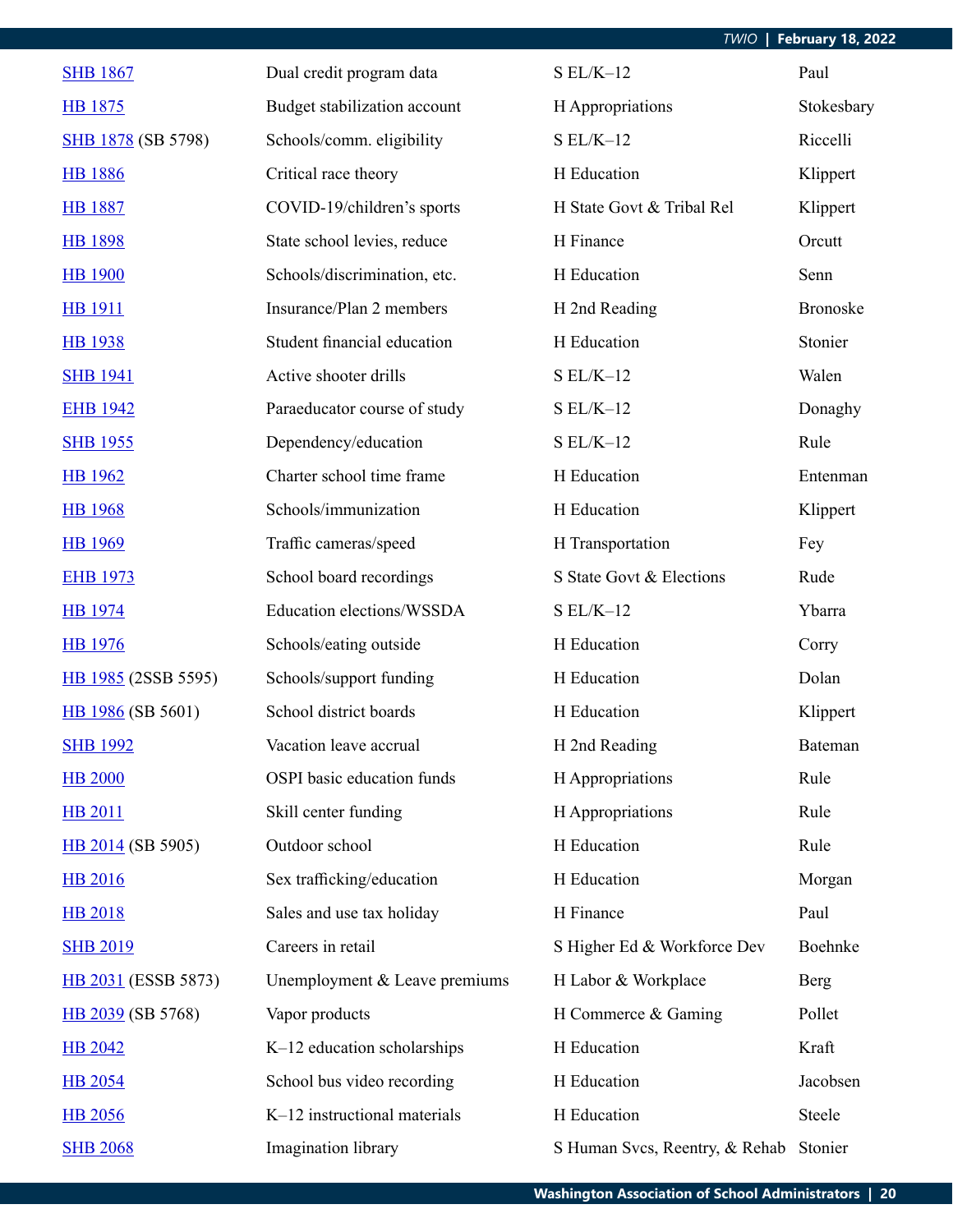| 2SHB 2078 (SB 5925)         | Outdoor learning grant prg.      | S Ways & Means              | Rule         |
|-----------------------------|----------------------------------|-----------------------------|--------------|
| <b>HB 2087</b>              | Education/parent rights          | H Education                 | Klippert     |
| <b>HB 2090</b>              | Tribal activities/credit         | H Education                 | Lekanoff     |
| HB 2093 (SB 5921)           | County timber tax distribution   | H Appropriations            | Abbarno      |
| HB 2095 (SSB 5933)          | School seismic safety grants     | H Cap Budget                | Pollet       |
| <b>HJR 4200</b>             | School district bonds            | H Cap Budget                | Stonier      |
| <b>HJR 4203</b>             | 2/3rd vote for tax increases     | H Finance                   | Sutherland   |
| <b>HJR 4206</b>             | $K-12$ education funding         | H Appropriations            | Chase        |
| <b>HJR 4208 (SJR 8213)</b>  | Personal property taxation       | H Finance                   | Leavitt      |
| <b>ESB 5017</b>             | School district procurement      | H Cap Budget                | Wellman      |
| SB 5037                     | School opening metrics           | $S EL/K-12$                 | <b>Braun</b> |
| SB 5043                     | School employee housing          | S 3rd Reading               | Salomon      |
| SB 5070 (ESHB 1273)         | Menstrual products/schools       | $SL/K-12$                   | Rivers       |
| <b>ESSB 5083 (SHB 1080)</b> | Capital Budget 2021-23           | S Rules X                   | Frockt       |
| SB 5091 (HB 1093)           | Operating Budget, 2nd Supp.      | S Ways & Means              | Rolfes       |
| <b>SSB 5105</b>             | Office of equity task force      | S Ways & Means              | Hasegawa     |
| <b>SB 5110</b>              | Telecommunications companies     | S Environment, Energy, Tech | Ericksen     |
| <b>SB 5111</b>              | Public employee independence     | S State Govt & Elections    | Ericksen     |
| <b>SB 5114</b> (HB 1321)    | Reopening/public health          | S State Govt & Elections    | <b>Braun</b> |
| <b>SSB 5129</b>             | Vapor & tobacco/minors           | S 2nd Reading               | Saldaña      |
| <b>SSB 5130</b>             | Personnel files & discipline     | S 2nd Reading               | Kuderer      |
| SB 5144                     | COVID-19 vaccine, declining      | S Health & Long Term Care   | Ericksen     |
| 2SSB 5147                   | Learning stabilization, etc.     | S Rules X                   | Hawkins      |
| <b>SB 5153</b> (ESHB 1113)  | School attendance                | $S EL/K-12$                 | Wilson       |
| SB 5156                     | Budget stabilization approps     | S Ways & Means              | Rolfes       |
| <b>SB 5161</b>              | Teaching tribal history, etc     | S Rules X                   | Wellman      |
| SB 5162                     | Unanticipated revenue            | S Ways & Means              | Rolfes       |
| <b>SB 5171</b>              | Unemployment insurance           | S Ways & Means              | Wilson       |
| <b>SSB 5181</b>             | Low-income school districts      | H Education                 | Honeyford    |
| SB 5197                     | Unemployment contributions/wages | S Labor, Comm & Tribal Aff  | Schoesler    |
| <b>SB 5200</b>              | Scholarships/tax credit          | $S EL/K-12$                 | Schoesler    |
| <b>ESB 5202</b>             | School depreciation subfunds     | H Education                 | Schoesler    |
| SB 5205                     | K-12 education vouchers          | $S EL/K-12$                 | Schoesler    |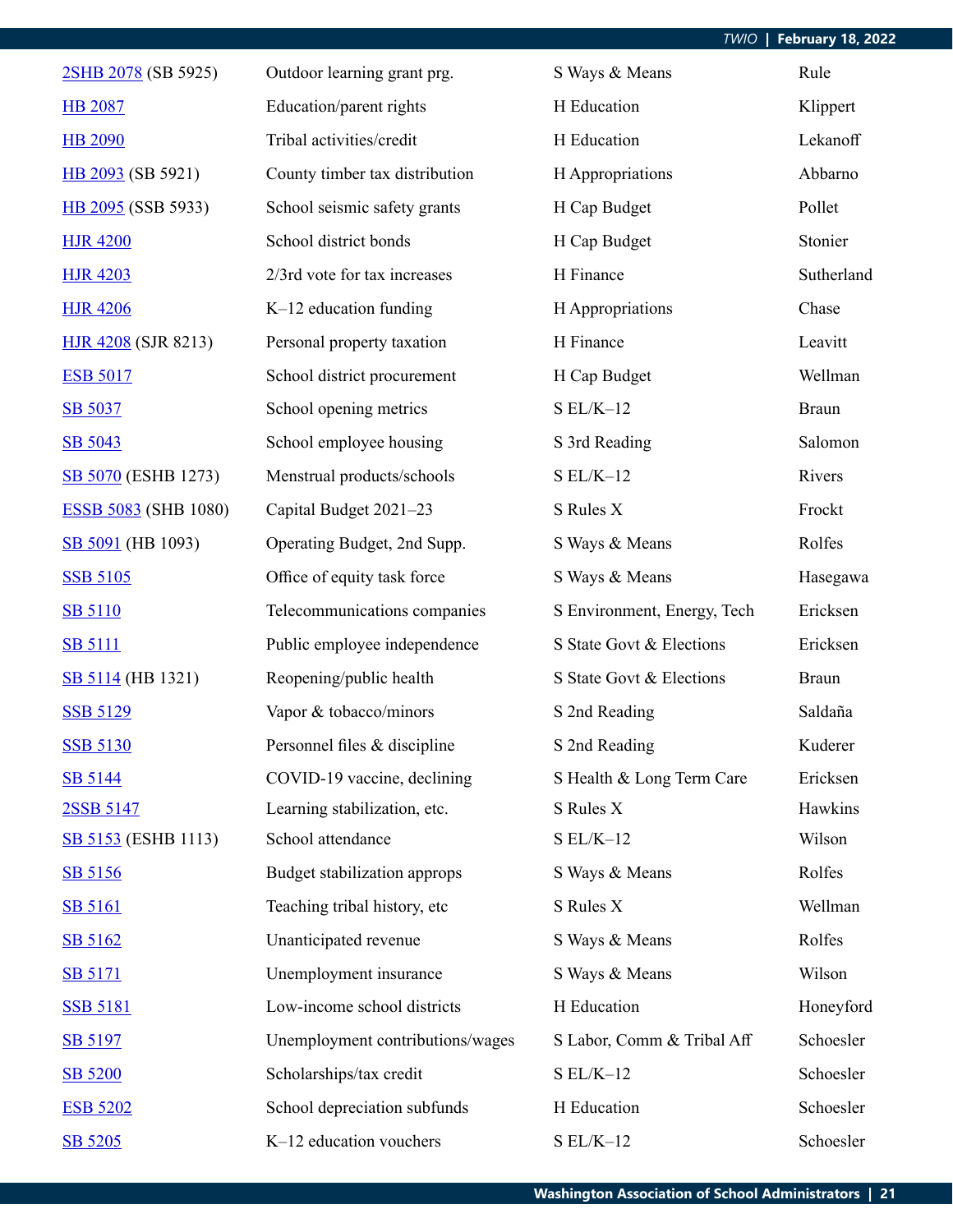| SB 5208               | Public records fees/approval         | S State Govt & Elections  | Wilson       |
|-----------------------|--------------------------------------|---------------------------|--------------|
| SB 5209 (HB 1182)     | Crisis response services             | S Behavioral Health       | Dhingra      |
| 2SSB 5211 (ESHB 1189) | Tax increment financing              | S Rules X                 | Frockt       |
| SB 5216               | Tax preferences                      | S Ways & Means            | Carlyle      |
| SB 5223               | Motor vehicles sales tax use         | S Ways & Means            | Fortunato    |
| SB 5242               | Media literacy & digital cit         | S Rules X                 | Liias        |
| <b>SSB 5252</b>       | School consultation/tribes           | H Education               | Wellman      |
| SB 5257               | School levy exemption                | $S EL/K-12$               | Fortunato    |
| <b>ESB 5264</b>       | Americans of Chinese descent         | H State Govt & Tribal Rel | Wagoner      |
| 2SSB 5265             | Bridge year pilot program            | S Rules X                 | Hunt         |
| SB 5274 (SHB 1264)    | Equity impact statement              | S State Govt & Elections  | Hasegawa     |
| SB 5277               | Early achievers prg/suspend          | $SL/K-12$                 | Short        |
| SB 5289               | Senior citizens/prop. taxes          | S Ways & Means            | Fortunato    |
| <b>SSB 5326</b>       | School bus driver benefits           | S 2nd Reading             | Robinson     |
| 2SSB 5327             | Youth safety tip line                | S Rules X                 | <b>Brown</b> |
| SB 5334               | Levy authorization info.             | $S EL/K-12$               | Dozier       |
| <b>SSB 5340</b>       | School board director qualifications | S Rules 2                 | Salomon      |
| SB 5343 (HB 1367)     | Medicaid appropriations              | S Ways & Means            | Rolfes       |
| SB 5344 (ESHB 1368)   | Federal funding/COVID-19             | S Ways & Means            | Rolfes       |
| SB 5352               | Retirement system opt-out            | S Rules X                 | <b>Braun</b> |
| <b>ESSB 5357</b>      | Capital broadband program            | S Rules X                 | Honeyford    |
| SB 5359               | Motor vehicle sales tax              | S Ways & Means            | <b>Braun</b> |
| SB 5366 (SHB 1103)    | Building materials                   | S State Govt & Elections  | Stanford     |
| SB 5374               | Political systems/K-12 study         | $S EL/K-12$               | Honeyford    |
| <b>SSB 5376</b>       | <b>Education ombuds awareness</b>    | H Education               | Wilson       |
| SB 5386               | School district elections            | S Ways & Means            | Randall      |
| SB 5389               | Computer science teaching            | S Ways & Means            | Wellman      |
| <b>ESSB 5439</b>      | Broadband/state highways             | S Rules X                 | Saldaña      |
| SB 5442               | Superintendent salaries              | $S EL/K-12$               | Van De Wege  |
| SB 5443 (HB 1195)     | Charter school time frame            | $SL/K-12$                 | Mullet       |
| SB 5449               | Motor vehicle sales tax              | S Ways & Means            | King         |
| <b>SB 5450</b>        | Native American names, etc.          | $S EL/K-12$               | Ericksen     |
| SB 5451               | <b>Operating Budget</b>              | S Ways & Means            | Wilson       |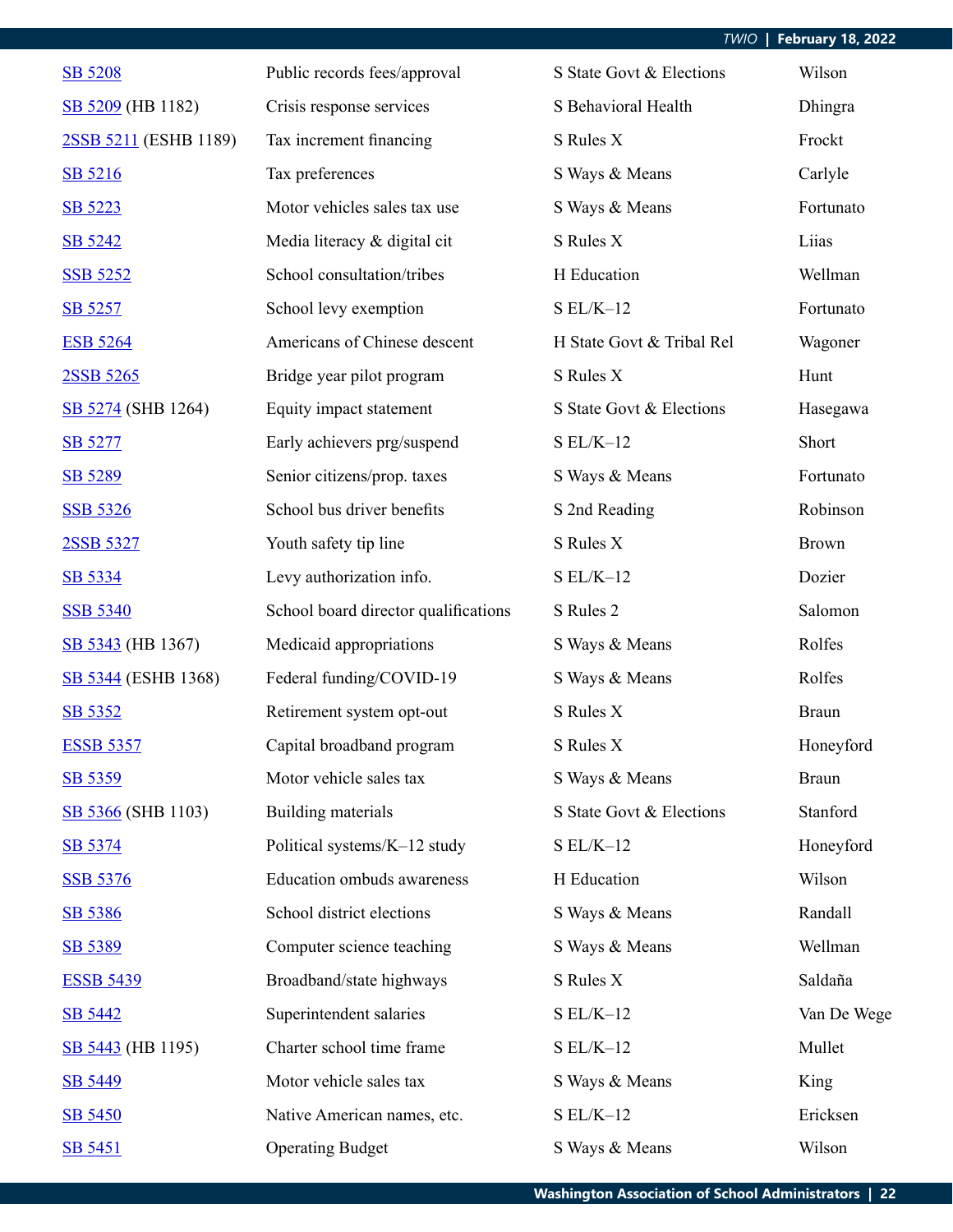| SB 5453             | Retirement Plans 1 & 2       | S Ways & Means            | Schoesler    |
|---------------------|------------------------------|---------------------------|--------------|
| SB 5464             | In-person learning option    | $SL/K-12$                 | Wilson       |
| <b>SB 5466</b>      | Sales tax/transp. projects   | S Ways & Means            | Fortunato    |
| SB 5473 (HB 1553)   | "Open safe, open now" plan   | S State Govt & Elections  | <b>Brown</b> |
| <b>SB 5481</b>      | Transportation funding bonds | S Rules 2                 | Hobbs        |
| <b>SSB 5482</b>     | Additive trans funding       | S Rules 2                 | Hobbs        |
| <b>SSB 5483</b>     | Transportation revenue       | S Rules 2                 | Hobbs        |
| SB 5487             | School consolid. incentives  | H Cap Budget              | Hawkins      |
| <b>SSB 5497</b>     | Board of ed. student members | H Education               | Wilson       |
| SB 5498             | Posthumous H.S. diplomas     | H Education               | Wilson       |
| <b>SB 5501</b>      | Board of education members   | $SL/K-12$                 | Fortunato    |
| <b>SSB 5537</b>     | Compulsory school attendance | S Ways & Means            | Wellman      |
| SB 5538 (ESHB 1629) | Aerial imaging technology    | S State Govt & Elections  | Hunt         |
| SB 5539 (HB 1762)   | Ed. service district funding | H Appropriations          | Hunt         |
| SB 5540             | Election dates and timelines | S State Govt & Elections  | Hunt         |
| SB 5562             | ESD employee health care     | S Ways & Means            | Wellman      |
| SSB 5563 (SHB 1590) | Enrollment stabilization     | S Rules 2                 | Wellman      |
| <b>SSB 5581</b>     | Pupil transp. allocations    | H Appropriations          | Wellman      |
| <b>SSB 5584</b>     | Local elections              | S Ways & Means            | Trudeau      |
| <b>SSB 5594</b>     | Bone marrow donation aware.  | H Education               | Short        |
| 2SSB 5595 (HB 1985) | Schools/support funding      | S Rules 2                 | Wellman      |
| <b>E2SSB 5597</b>   | Voting rights                | H State Govt & Tribal Rel | Saldaña      |
| SB 5601 (HB 1986)   | School district boards       | $SL/K-12$                 | Short        |
| SB 5630             | Early learning/basic ed.     | $SL/K-12$                 | Hasegawa     |
| <b>SSB 5638</b>     | Mental health prof. licenses | H HC/Wellness             | Wagoner      |
| 2SSB 5649           | Family and medical leave     | H Labor & Workplace       | Robinson     |
| SB 5651 (HB 1781)   | Capital Budget, Supplemental | S Ways & Means            | Frockt       |
| SB 5657             | Juvenile instit./comp sci.   | H Education               | Wellman      |
| SB 5676 (HB 1721)   | PERS/TRS 1 benefit increase  | H Appropriations          | Conway       |
| SB 5682             | COVID-19 vaccination choice  | S Health & Long Term Care | McCune       |
| SB 5689 (HB 1786)   | Transportation Budget, Supp. | S Transportation          | Liias        |
| SB 5693 (HB 1816)   | Operating Budget, Supp.      | S Ways & Means            | Rolfes       |
| SB 5696 (HB 1912)   | Capital gains tax/repeal     | S Ways & Means            | <b>Braun</b> |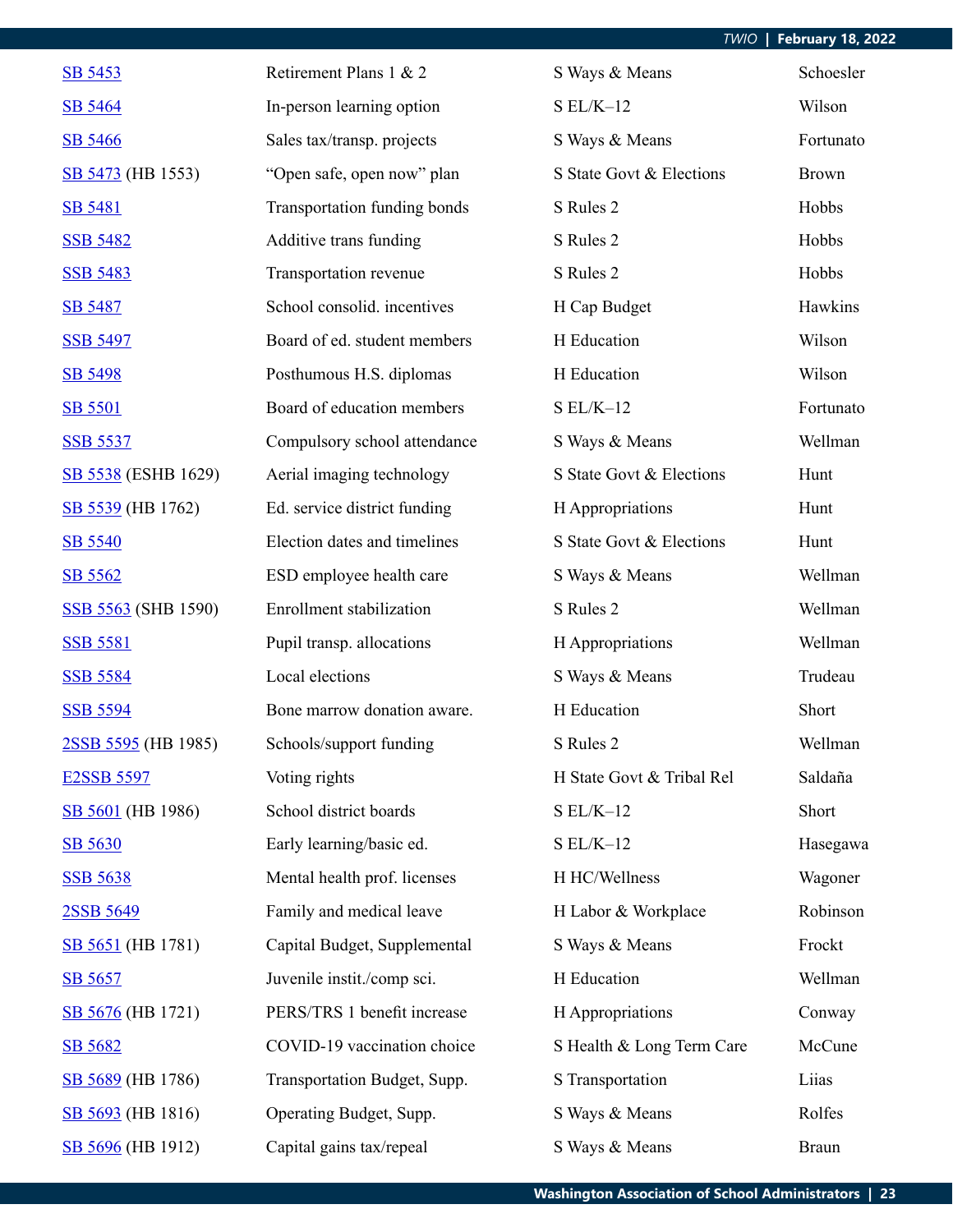| SSB 5697 (HB 2003)         | Recycling system & waste     | S Ways & Means               | Das          |
|----------------------------|------------------------------|------------------------------|--------------|
| <b>SB 5698</b>             | Plan 1 retiree COLAs         | S Ways & Means               | Hunt         |
| SB 5715                    | Definition of broadband      | H Comm & Economic Dev        | Wellman      |
| SB 5718                    | School employees/insurance   | S Ways & Means               | Conway       |
| <b>SSB 5719</b>            | Dual credit costs            | S Ways & Means               | Mullet       |
| 2SSB 5720                  | Student financial literacy   | H Education                  | Mullet       |
| SB 5734                    | Physical & health education  | $S EL/K-12$                  | Dhingra      |
| SB 5735                    | Async. instructional hours   | $S EL/K-12$                  | Dhingra      |
| <b>ESSB 5761</b>           | Wage and salary information  | H Labor & Workplace          | Randall      |
| SB 5768 (HB 2039)          | Vapor products               | S Health & Long              | Kuderer      |
| SB 5775 (HB 1722)          | Broadband deployment         | S Environment, Energy & Tech | Wellman      |
| <b>SB 5777</b>             | COVID-19 vaccine/children    | $S EL/K-12$                  | <b>Braun</b> |
| SB 5798 (SHB 1878)         | Schools/comm. eligibility    | S Ways & Means               | Wilson       |
| SB 5805                    | Sexual ed. parent approval   | $S EL/K-12$                  | McCune       |
| SB 5806                    | Instructional materials      | $S EL/K-12$                  | McCune       |
| SB 5820                    | Superintendent, appointing   | $S EL/K-12$                  | Carlyle      |
| <b>SSB 5824</b>            | Dependent youth financial ed | S Ways & Means               | Nobles       |
| SB 5831                    | State & local taxation       | S State Govt & Elections     | Wilson       |
| SB 5833                    | School director compensation | $S EL/K-12$                  | Carlyle      |
| SB 5858                    | Education/parent rights      | $S EL/K-12$                  | Dozier       |
| SB 5871                    | Microschool pilot project    | $S EL/K-12$                  | Wilson       |
| <b>ESSB 5873</b> (HB 2031) | Unemployment insurance       | H Labor & Workplace          | Keiser       |
| <b>ESSB 5874</b>           | Military student residency   | H Coll & Workforce Dev       | Nobles       |
| <b>ESSB 5878</b>           | Arts instruction             | H Education                  | Rolfes       |
| <b>SSB 5892</b>            | High schools/nursing pilot   | H HC/Wellness                | <b>Brown</b> |
| SB 5897                    | Fuel tax suspension          | S Transportation             | Sefzik       |
| SB 5902                    | High school grad. credits    | $SL/K-12$                    | Wellman      |
| SB 5905 (HB 2014)          | Outdoor school               | $S EL/K-12$                  | Hunt         |
| SB 5921 (HB 2093)          | County timber tax distrib.   | S Ways & Means               | <b>Braun</b> |
| SB 5922                    | $K-12$ education funding     | $S EL/K-12$                  | <b>Braun</b> |
| SB 5925 (2SHB 2078)        | Outdoor school               | $S EL/K-12$                  | Hunt         |
| SB 5932                    | Sales and use tax rate       | S Ways & Means               | Das          |
| SSB 5933 (HB 2095)         | School seismic safety grants | H Cap Budget                 | Frockt       |